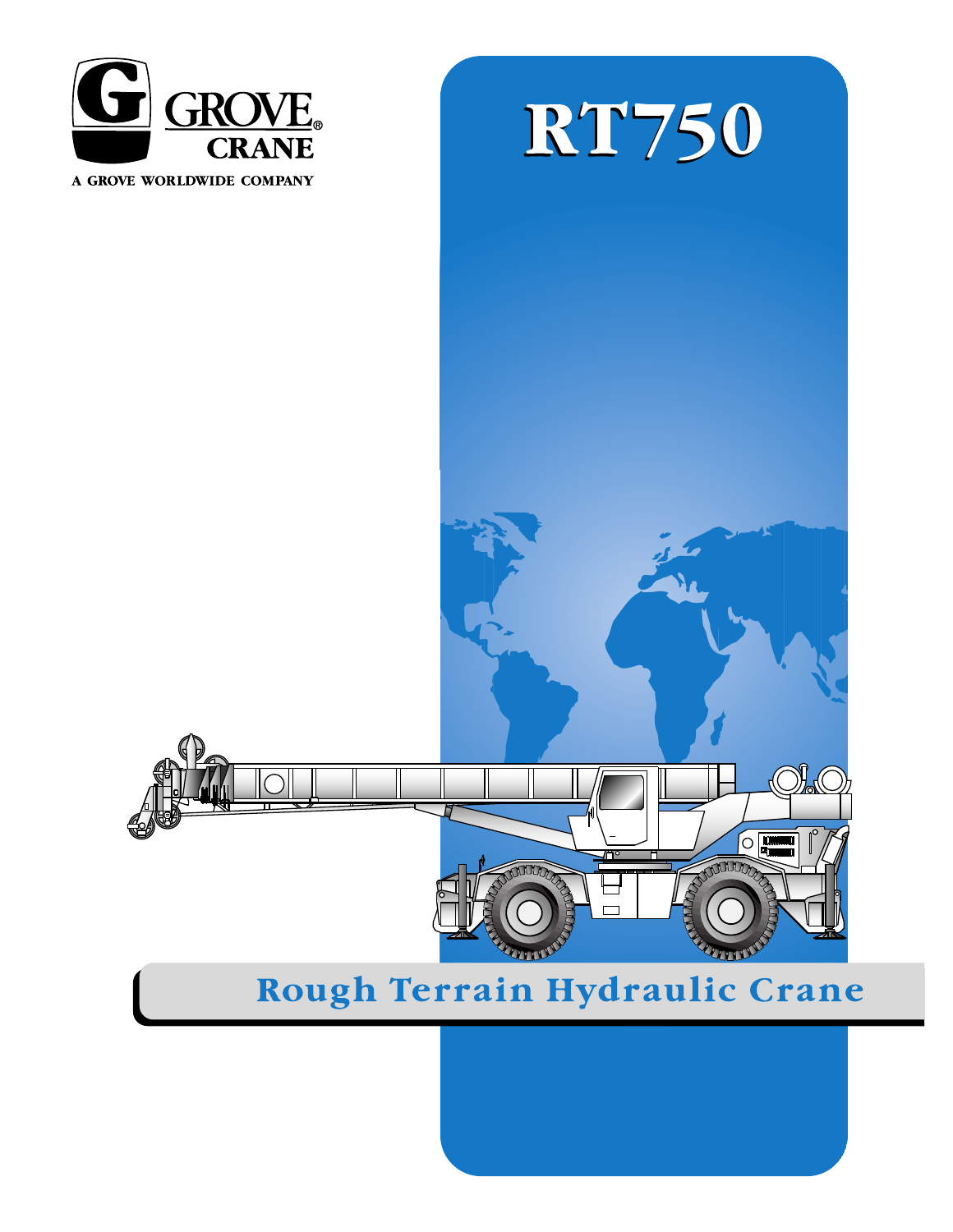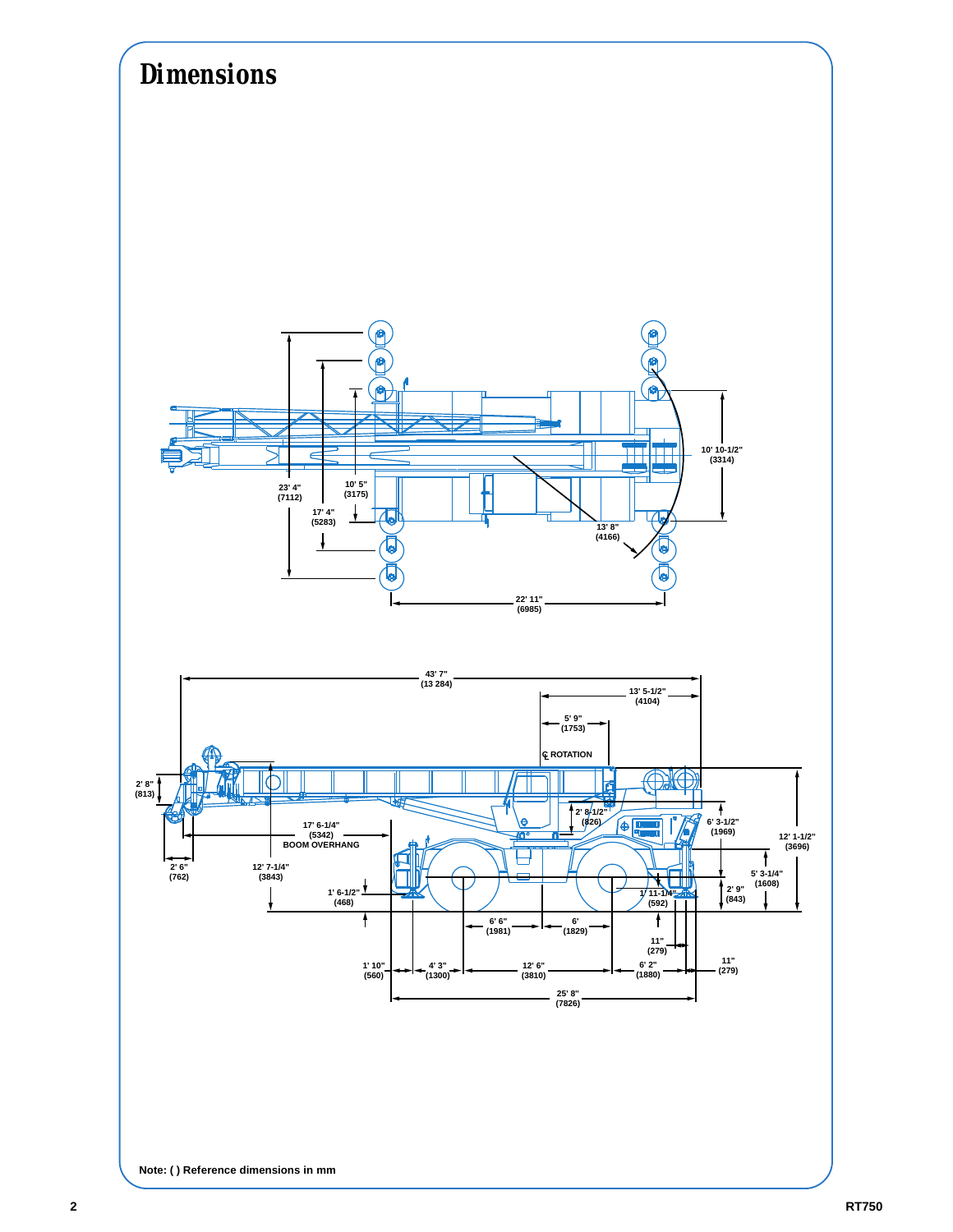# *Working Range*



C,

**DIMENSIONS ARE FOR LARGEST GROVE FURNISHED HOOK BLOCK AND HEADACHE BALL, WITH ANTI-TWO BLOCK ACTIVATED.** 

**5'-6" 8' 7'-0"**<br> **1 7'-0"**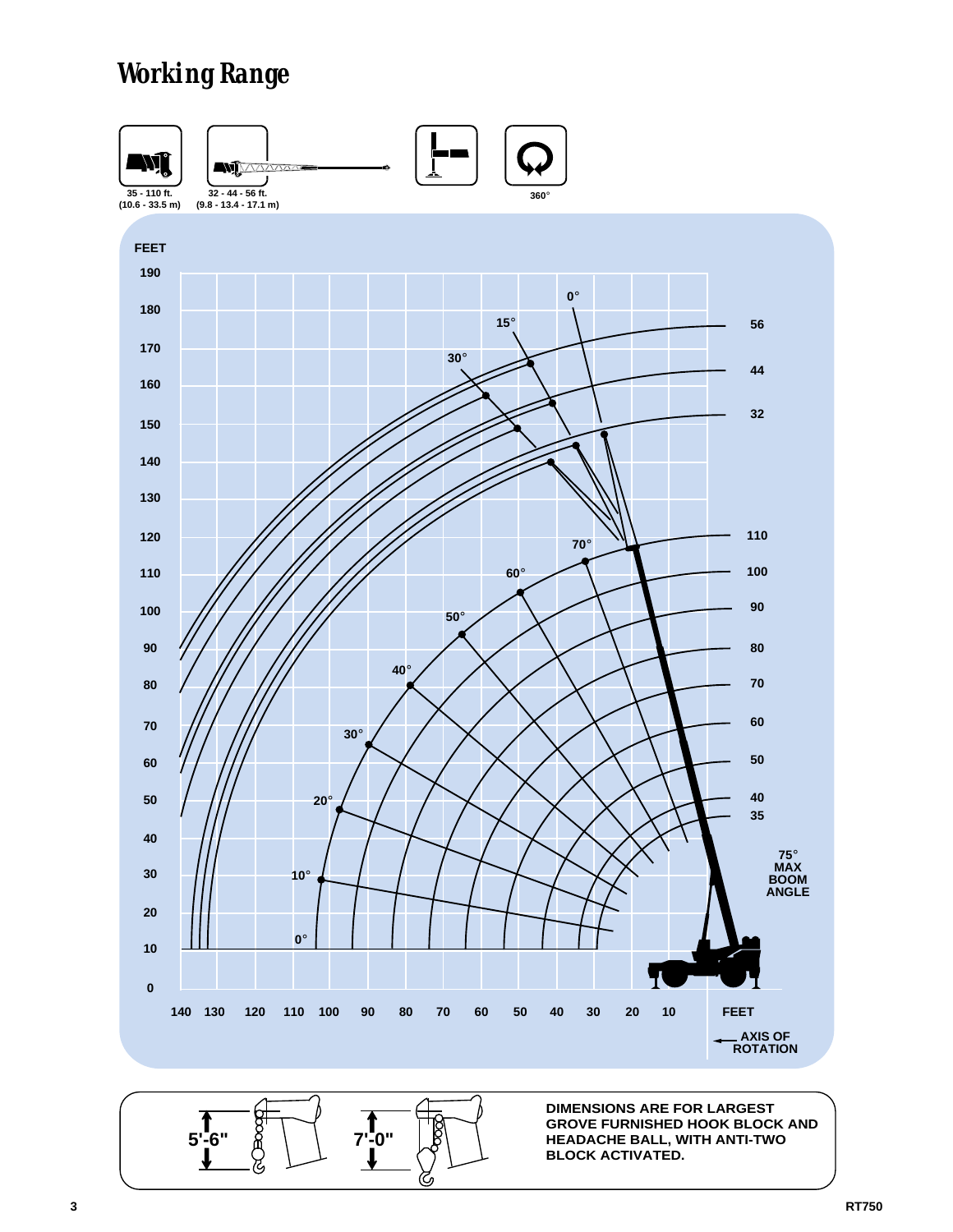## *Superstructure specifications*

#### **Boom**

35 ft. - 110 ft.(10.6 m - 33.5 m) four-section full power boom. Maximum tip height: 117 ft. (35.6 m).

**Lattice Extension**

32 ft. (9.8 m) lattice swingaway extension. Offsettable at 0°, 15° or 30°. Stows alongside base boom section. Maximum tip height: 147 ft. (44.8 m).

#### **\*Optional Telescoping Lattice Extension**

32 ft. to 44 ft. or 56 ft.(9.8 m to 13.4 m or 17.1 m) telescoping lattice swingaway boom extension offsettable at 0°, 15° or 30°. Stows alongside base boom section.

Maximum tip height: 170 ft. (51.8 m).

#### **Boom Nose**

Four steel sheaves mounted on heavy duty tapered roller bearings with removable pin-type rope guards. Quick reeve type boom nose. \*Optional auxiliary boom nose.

#### **Boom Elevation**

Dual double acting hydraulic cylinders with integral holding valves provide elevation from -4° to 75°.

#### **Load Moment & Anti-Two Block System**

Standard load moment and anti-two block system with audio-visual warning and control lever lock-out. These systems provide electronic display of boom length, boom angle, radius, tip height, relative load moment, maximum permissible load and load indication and warning of impending two-block condition.

#### **Cab**

Full vision, all steel fabricated with acoustical lining and tinted safety glass throughout. Complete driving controls and engine instrumentation. Dash mounted control levers for all craning functions. Other standard features include: hinged skylight, sliding left side door and sliding right side window, electric windshield wash-wipe, propane heater, circulating air fan, fire extinguisher, seat belt and two front mounted worklights.

#### **Swing**

Ball bearing swing circle with 360° continuous rotation. Planetary glide swing with foot applied multi-disc brake. Spring applied, hydraulically released parking brake, plunger type one position and 360° mechanical house lock, operated from cab. Maximum speed: 2.6 RPM.

## **Counterweight**

Integral with turntable mast. With main hoist only: 12,000 lbs. (5443 kg)

|                   | (9449 NY)           |
|-------------------|---------------------|
| With main & aux.: | 10,350 lbs.         |
|                   | $(4695 \text{ kg})$ |

## **Hydraulic System**

4 main pumps with a combined capacity of 146 G.P.M. (553 LPM). Maximum operating pressure: 2,500 PSI (172.4 bar).

Four individual valve banks.

Return line type filter with full flow by-pass protection and service indicator. Replaceable cartridge with micron filtration rating of 15/30/38.

154 gallon (583 L) reservoir.

Remote-mounted oil cooler with thermostatically controlled electric motor driven fan/air to oil.

System pressure test ports with quick release type fittings for each circuit.

#### **HOIST SPECIFICATIONS Main and Auxiliary Hoist**

Planetary reduction with automatic spring applied multi-disc brake. Electronic hoist drum rotation indicator, hoist drum cable followers and wire rope.

|                                               | <u>High</u>                       | Low                                |
|-----------------------------------------------|-----------------------------------|------------------------------------|
| Maximum Single<br>Line Pull:                  | 9.280 lbs.<br>$(4209 \text{ kg})$ | 18,560 lbs.<br>$(8419 \text{ kg})$ |
| Maximum Single<br>Line Speed:                 | 532 FPM<br>(162 m/min)            | 266 FPM<br>(81 m/min)              |
| Maximum Permissible<br>Line Pull:             | 12,920 lbs.<br>(5860 kg)          |                                    |
| Rope Diameter:                                | 3/4"<br>$(19$ mm)                 |                                    |
| Rope Length:                                  | 500 ft.<br>(152 m)                |                                    |
| Maximum Rope Stowage:<br>(3/4" 18 x 19 Class) | 690 ft.<br>$(210 \text{ m})$      |                                    |

*\*Denotes optional equipment*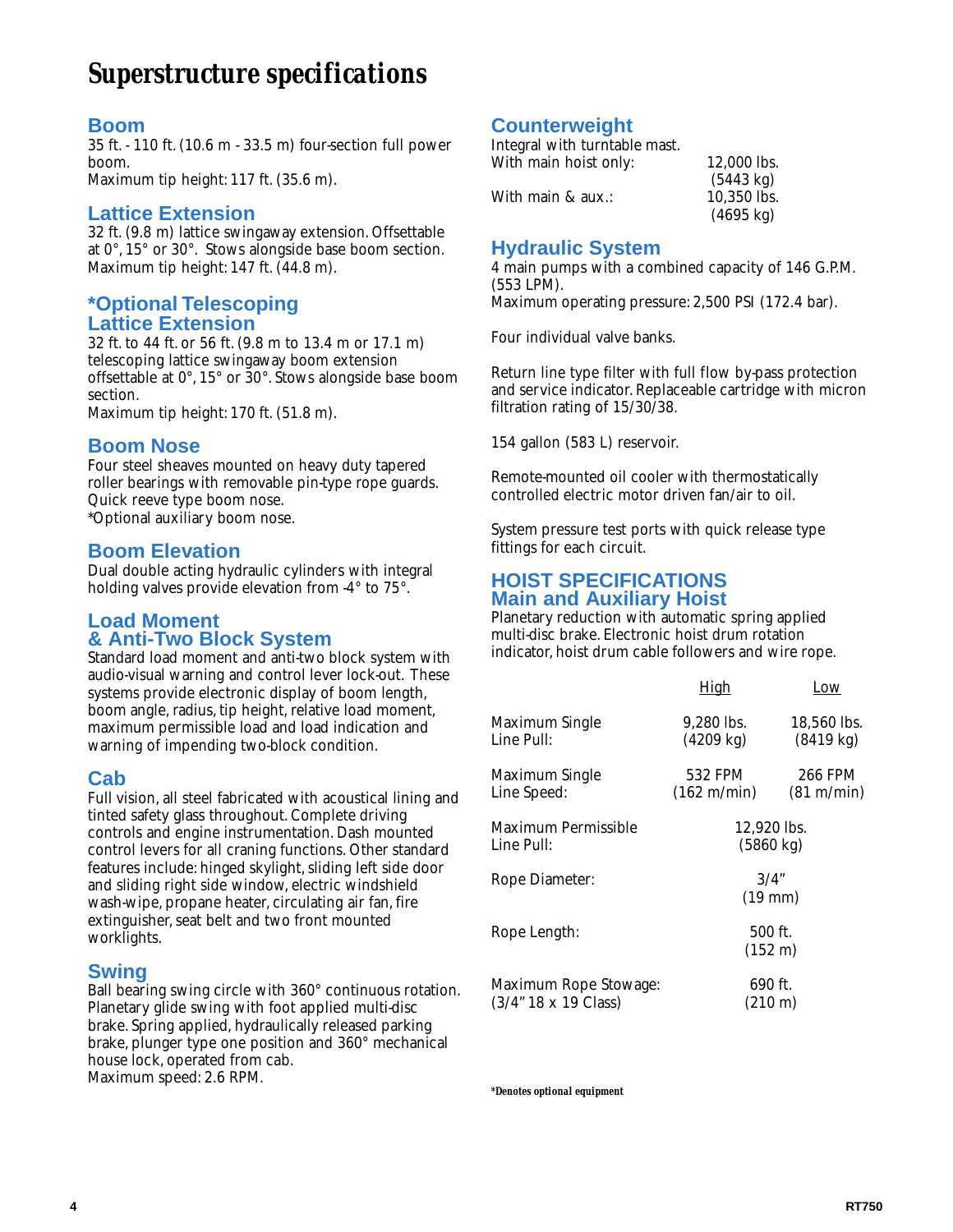# *Carrier specifications*

#### **Chassis**

Box section frame fabricated from high strength, low alloy steel. Integral outrigger housings and front/rear towing and tie down lugs.

## **Outrigger System**

Four hydraulic telescoping, single stage, double box beam outriggers with inverted jacks and integral holding valves. Three position setting, all steel fabricated, quick release type outrigger floats, 24 in. (610 mm) diameter.

Maximum outrigger pad load: 73,344 lbs. (33 269 kg).

## **Outrigger Controls**

Controls and crane level indicator located in cab.

#### **Engine**

Cummins 6BTA 5.9 L diesel, six cylinders, turbocharged and after cooled, 200 bhp (149 kW) (Gross) @ 2,500 RPM.

Maximum torque: 600 ft. lbs.(814 Nm) @ 1,500 RPM.

#### **\*Optional Engine**

Cat 3116TA diesel, six cylinders, turbocharged and after cooled, 190 bhp (142 kW) (Gross) @ 2,600 RPM. Maximum torque: 490 ft. lbs.(664 Nm) @ 1,650 RPM.

## **Fuel Tank Capacity**

60 gallons (227 L).

## **Electrical System**

Two 12 V - maintenance free batteries. 12 V starting.

#### **Drive**

4 x 4

#### **Steering**

Full independent power steering:

Front: Full hydraulic steering wheel controlled. Rear: Full hydraulic hand lever controlled. Provides infinite variations of 4 main steering modes: front only, rear only, crab and coordinated. Rear steer indicating gauge.

#### **Transmission**

Full powershift with 6 forward and 6 reverse speeds. Rear axle disconnect for 4 x 2 travel.

#### **Axles**

| Front: | Drive/steer with differential and         |
|--------|-------------------------------------------|
|        | planetary reduction hubs rigid mounted to |
|        | chassis.                                  |
| Rear:  | Drive/steer with differential and         |
|        | planetary reduction hubs pivot mounted to |

chassis.

\*Optional: Cross axle differential lock front and rear.

## **Oscillation Lockouts**

Automatic full hydraulic lockouts on rear axle permit oscillation only with boom centered over the front. \*Optional oscillation lockout override control.

#### **Tires**

29.5 x 25-28 PR earthmover type, bias tubeless.

#### **\*Optional Tires**

29.5R25 radial.

#### **Brakes**

Full air split circuit operating on all wheels. Springapplied, air released parking brake operating on front and rear axles.

## **Lights**

Full lighting package including turn indicators, head and tail lights, brake and hazard warning lights.

## **Maximum Speed**

20.3 mph (32.7 kph).

#### **Gradeability (Theoretical)**

128% (Based on 87,500 lbs.[39 690 kg] GVW) 29.5 x 25 tires, pumps disengaged, 110 ft. (33.5 m) boom, plus 32 ft.(9.8 m) swingaway.

#### **Miscellaneous Standard Equipment**

Full width steel fenders, dual rear view mirrors, hook block tiedown, electronic back-up alarm, front stowage well, light package, air dryer, 360° mechanical house lock, tachometer/hourmeter, low oil pressure/high water temperature a/v warning system.

#### **\*Optional Equipment**

- \* 360° flashing light
- \* Cab spotlight
- \* Engine block heater
- \* Manual skylight wiper
- \* Hookblocks (quick reeve type)
- \* Headache ball
- \* Tow winch (15,000 lbs.[6804 kg] single line pull
- \* Tire inflation kit
- \* Tool kit
- \* Pintle hooks front and rear
- \* Diesel heater/defroster
- \* Hydraulic oil cab heater
- \* Air conditioner
- \* LMI light bar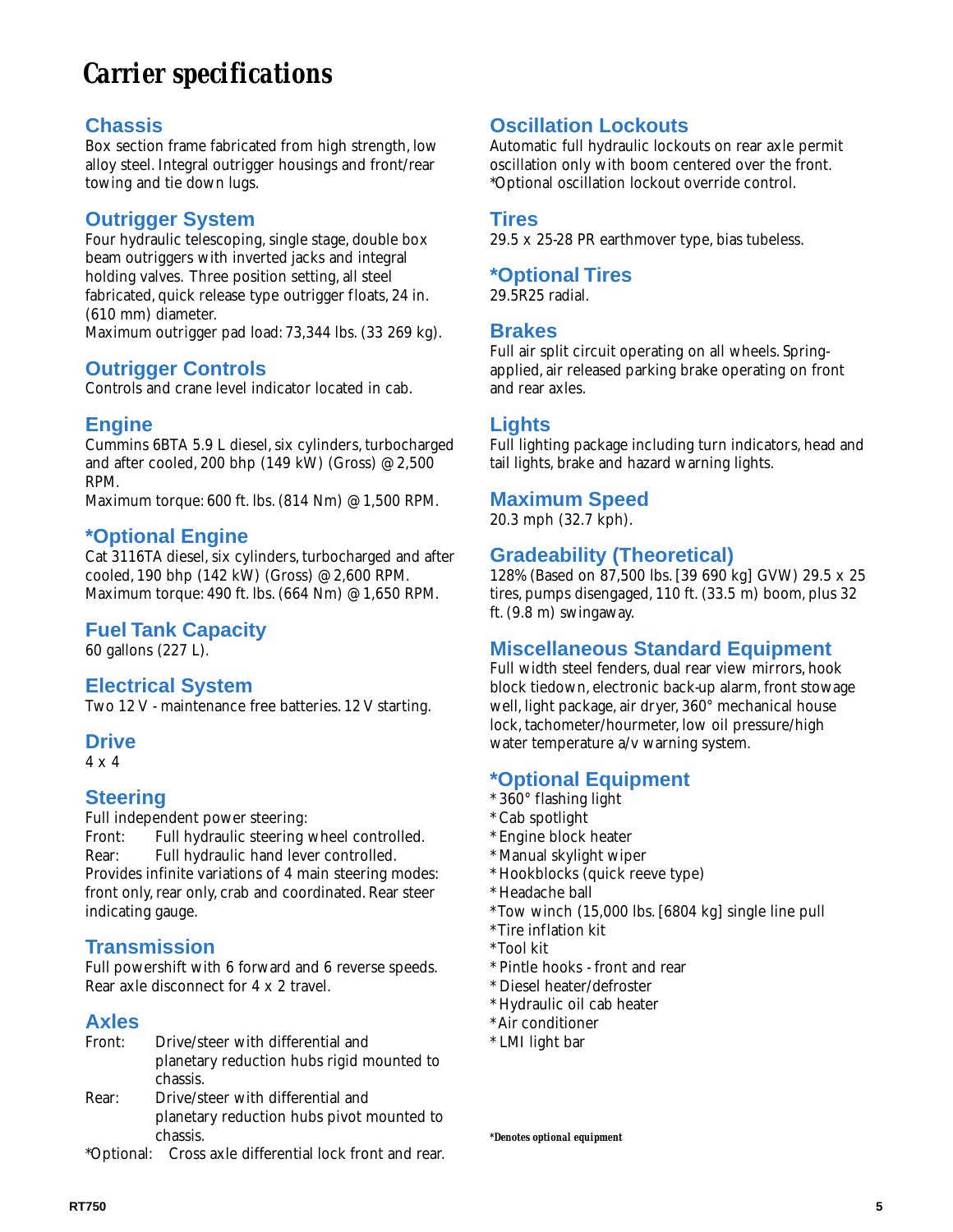





**100%**



**35 - 110 ft. (10.6 - 33.5 m)**

**12,000 lbs. (5443 kg)**

| , ווו ט.ט. ט.טו |                   | נשח טדדטן                                      |                                                          |                  |                                                                                |                   |                  |                   |                   |  |
|-----------------|-------------------|------------------------------------------------|----------------------------------------------------------|------------------|--------------------------------------------------------------------------------|-------------------|------------------|-------------------|-------------------|--|
| $\blacksquare$  |                   |                                                |                                                          |                  | $\frac{1}{\sqrt{2}}$                                                           | <b>Pounds</b>     |                  |                   |                   |  |
| (Feet)          | 35                | 40                                             | 50                                                       | *60              | 70                                                                             | 80                | 90               | 100               | 110               |  |
| 10              | 100,000<br>(63.5) | 80,400<br>(66.5)                               | 74,400<br>(71.5)                                         | 44,600<br>(75.5) |                                                                                |                   |                  |                   |                   |  |
| 12              | 88,050<br>(60)    | 79,050<br>(63.5)                               | 70,900<br>(69)                                           | 44,600<br>(74)   | @35,600<br>(75.5)                                                              |                   |                  |                   |                   |  |
| 15              | 74,500<br>(54)    | 67,450<br>(59)                                 | 63,350<br>(65.5)                                         | 44,600<br>(71)   | 35,600<br>(74)                                                                 | @33,000<br>(75.5) |                  |                   |                   |  |
| 20              | 54,700<br>(43)    | 53,850<br>(50.5)                               | 50,900<br>(59)                                           | 44,600<br>(66)   | 35,600<br>(70)                                                                 | 33,000<br>(72.5)  | 25,500<br>(75)   | @23,300<br>(75.5) |                   |  |
| 25              | 41,450<br>(29)    | 41,150<br>(40.5)                               | 40,700<br>(52.5)                                         | 40,350<br>(60.5) | 35,550<br>(65.5)                                                               | 33,000<br>(69)    | 25,500<br>(71.5) | 23,300<br>(74)    | @18,500<br>(75.5) |  |
| 30              |                   | 32,450<br>(28)                                 | 32,050<br>(45)                                           | 31,750<br>(55)   | 30,550<br>(61)                                                                 | 28,950<br>(65)    | 25,500<br>(68)   | 23,300<br>(71)    | 18,500<br>(73)    |  |
| 35              |                   |                                                | 25,950<br>(36.5)                                         | 25,650<br>(48.5) | 26,500<br>(56.5)                                                               | 24,900<br>(61)    | 23,000<br>(64.5) | 21,200<br>(68)    | 18,500<br>(70.5)  |  |
| 40              |                   |                                                | 21,400<br>(25)                                           | 21,150<br>(41.5) | 22,000<br>(51.5)                                                               | 21,750<br>(57)    | 20,000<br>(61)   | 18,450<br>(65)    | 18,000<br>(67.5)  |  |
| 45              |                   |                                                |                                                          | 17,600<br>(33.5) | 18,500<br>(46)                                                                 | 19,100<br>(53)    | 17,600<br>(57.5) | 16,300<br>(61.5)  | 15,750<br>(65)    |  |
| 50              |                   |                                                |                                                          | 14,600<br>(23)   | 15,250<br>(39.5)                                                               | 15,700<br>(48)    | 15,650<br>(53.5) | 14.400<br>(58)    | 13,950<br>(62)    |  |
| 55              |                   |                                                |                                                          |                  | 12,650<br>(32.5)                                                               | 13,100<br>(43)    | 13,550<br>(49.5) | 12,850<br>(54.5)  | 12,450<br>(59)    |  |
| 60              |                   |                                                |                                                          |                  | 10,500<br>(23)                                                                 | 11,000<br>(37.5)  | 11,450<br>(45)   | 11,550<br>(51)    | 11,150<br>(55.5)  |  |
| 65              |                   |                                                |                                                          |                  |                                                                                | 9,350<br>(31)     | 9,780<br>(40.5)  | 10,200<br>(47)    | 10,050<br>(52.5)  |  |
| 70              |                   |                                                |                                                          |                  |                                                                                | 7,870<br>(22)     | 8,370<br>(35)    | 8,780<br>(43)     | 9,090<br>(49)     |  |
| 75              |                   |                                                |                                                          |                  |                                                                                |                   | 7,180<br>(28.5)  | 7,590<br>(38.5)   | 7,980<br>(45)     |  |
| 80              |                   |                                                |                                                          |                  |                                                                                |                   | 6,120<br>(20)    | 6,560<br>(33)     | 6,950<br>(41)     |  |
| 85              |                   |                                                |                                                          |                  |                                                                                |                   |                  | 5,680<br>(27)     | 6,060<br>(37)     |  |
| 90              |                   |                                                |                                                          |                  |                                                                                |                   |                  | 4,910<br>(19)     | 5,280<br>(32)     |  |
| 95              |                   |                                                |                                                          |                  |                                                                                |                   |                  |                   | 4,600<br>(26)     |  |
| 100             |                   |                                                |                                                          |                  |                                                                                |                   |                  |                   | 3,990<br>(18.5)   |  |
|                 |                   | Minimum boom angle (deg.) for indicated length |                                                          |                  |                                                                                |                   |                  |                   | $\bf{0}$          |  |
|                 |                   |                                                | Maximum boom length (ft.) at 0 deg. boom angle (no load) |                  |                                                                                |                   |                  |                   | 110               |  |
|                 |                   | Note: () Boom angles are in degrees.           | @ This capacity is based upon maximum boom angle.        |                  | * 60 ft. boom length is with inner-mid extended and outer-mid & fly retracted. |                   |                  |                   |                   |  |

| <b>Boom</b><br>Angle | 35               | 40               | 50               | *60             | 70              | 80              | 90              | 100             | 110              |  |
|----------------------|------------------|------------------|------------------|-----------------|-----------------|-----------------|-----------------|-----------------|------------------|--|
| $0^\circ$            | 20,750<br>(29.2) | 16,750<br>(34.3) | 11,300<br>(44.3) | 7,720<br>(54.1) | 5,960<br>(64.3) | 4,680<br>(74.3) | 3,680<br>(84.3) | 2,880<br>(94.3) | 2,240<br>(104.1) |  |

**NOTE: ( ) Reference radii are in feet.**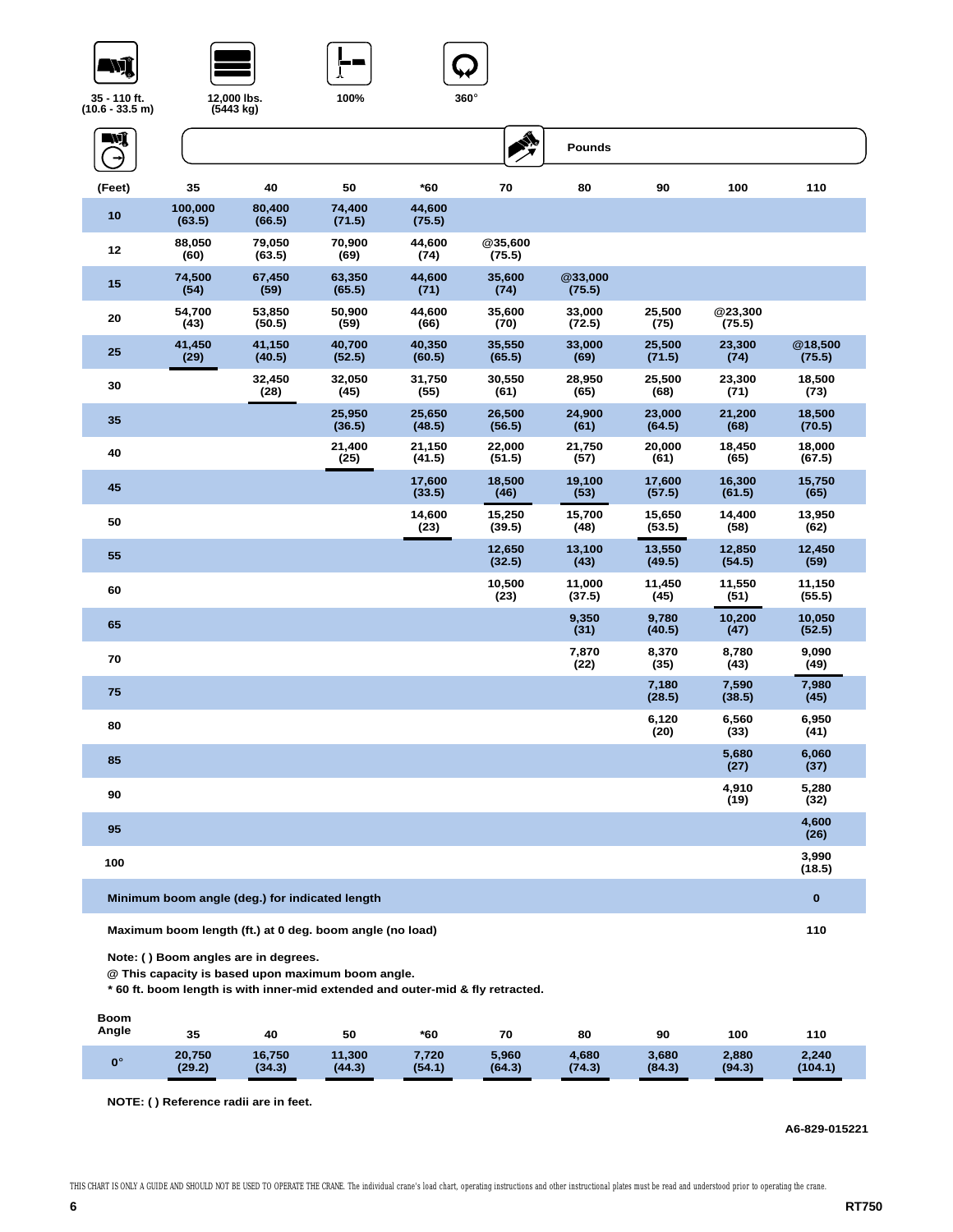





**50%** 



**35 - 110 ft. (10.6 - 33.5 m)**

**12,000 lbs. (5443 kg)**

| $0.6 - 33.5$ m) | (5443 kg)         |                  | 17' 4" Spread                                            |                  |                   |                   |                  |                   |                   |  |
|-----------------|-------------------|------------------|----------------------------------------------------------|------------------|-------------------|-------------------|------------------|-------------------|-------------------|--|
| Eni             |                   |                  |                                                          |                  | <b>A</b>          | <b>Pounds</b>     |                  |                   |                   |  |
| (Feet)          | 35                | 40               | 50                                                       | *60              | 70                | 80                | 90               | 100               | 110               |  |
| 10              | 100,000<br>(63.5) | 80,400<br>(66.5) | 74,400<br>(71.5)                                         | 44,600<br>(75.5) |                   |                   |                  |                   |                   |  |
| 12              | 88,050<br>(60)    | 79,050<br>(63.5) | 70,900<br>(69)                                           | 44,600<br>(74)   | @35,600<br>(75.5) |                   |                  |                   |                   |  |
| 15              | 74,500<br>(54)    | 67,450<br>(59)   | 63,350<br>(65.5)                                         | 44,600<br>(71)   | 35,600<br>(74)    | @33,000<br>(75.5) |                  |                   |                   |  |
| 20              | 52,700<br>(43)    | 52,350<br>(50.5) | 50,900<br>(59)                                           | 44,600<br>(66)   | 35,600<br>(70)    | 33,000<br>(72.5)  | 25,500<br>(75)   | @23,300<br>(75.5) |                   |  |
| 25              | 34,400<br>(29)    | 34,050<br>(40.5) | 33,300<br>(52.5)                                         | 32,600<br>(60.5) | 33,550<br>(65.5)  | 33,000<br>(69)    | 25,500<br>(71.5) | 23,300<br>(74)    | @18,500<br>(75.5) |  |
| 30              |                   | 24,300<br>(28)   | 23,550<br>(45)                                           | 22,800<br>(55)   | 23,650<br>(61)    | 24,500<br>(65)    | 25,300<br>(68)   | 23,300<br>(71)    | 18,500<br>(73)    |  |
| 35              |                   |                  | 17,500<br>(36.5)                                         | 16,750<br>(48.5) | 17,550<br>(56.5)  | 18,300<br>(61)    | 19,000<br>(64.5) | 19,750<br>(68)    | 18,500<br>(70.5)  |  |
| 40              |                   |                  | 13,400<br>(25)                                           | 12,650<br>(41.5) | 13,350<br>(51.5)  | 14,050<br>(57)    | 14,750<br>(61)   | 15,450<br>(65)    | 16,100<br>(67.5)  |  |
| 45              |                   |                  |                                                          | 9,660<br>(33.5)  | 10,350<br>(46)    | 11,000<br>(53)    | 11,650<br>(57.5) | 12,300<br>(61.5)  | 12,950<br>(65)    |  |
| 50              |                   |                  |                                                          | 7,400<br>(23)    | 8,060<br>(39.5)   | 8,690<br>(48)     | 9,320<br>(53.5)  | 9,940<br>(58)     | 10,550<br>(62)    |  |
| 55              |                   |                  |                                                          |                  | 6,260<br>(32.5)   | 6,880<br>(43)     | 7,480<br>(49.5)  | 8,080<br>(54.5)   | 8,670<br>(59)     |  |
| 60              |                   |                  |                                                          |                  | 4,810<br>(23)     | 5,410<br>(37.5)   | 6,000<br>(45)    | 6,580<br>(51)     | 7,150<br>(55.5)   |  |
| 65              |                   |                  |                                                          |                  |                   | 4,210<br>(31)     | 4,780<br>(40.5)  | 5,350<br>(47)     | 5,910<br>(52.5)   |  |
| 70              |                   |                  |                                                          |                  |                   | 3,200<br>(22)     | 3,760<br>(35)    | 4,320<br>(43)     | 4,860<br>(49)     |  |
| 75              |                   |                  |                                                          |                  |                   |                   | 2,900<br>(28.5)  | 3,450<br>(38.5)   | 3,980<br>(45)     |  |
| 80              |                   |                  |                                                          |                  |                   |                   | 2,150<br>(20)    | 2,690<br>(33)     | 3,220<br>(41)     |  |
| 85              |                   |                  |                                                          |                  |                   |                   |                  | 2,040<br>(27)     | 2,560<br>(37)     |  |
| 90              |                   |                  |                                                          |                  |                   |                   |                  | 1,460<br>(19)     | 1,980<br>(32)     |  |
| 95              |                   |                  |                                                          |                  |                   |                   |                  |                   | 1,460<br>(26)     |  |
| 100             |                   |                  |                                                          |                  |                   |                   |                  |                   | 1,010<br>(18.5)   |  |
| $0.1A$ (lbs.)   | 765               | 805              | 870                                                      | 915              | 840               | 790               | 750              | 715               | 690               |  |
|                 |                   |                  | Minimum boom angle (deg.) for indicated length           |                  |                   |                   |                  |                   | 10                |  |
|                 |                   |                  | Maximum boom length (ft.) at 0 deg. boom angle (no load) |                  |                   |                   |                  |                   | 100               |  |

**Note: ( ) Boom angles are in degrees.**

**@ This capacity is based upon maximum boom angle.**

**\* 60 ft. boom length is with inner-mid extended and outer-mid & fly retracted.**

| <b>Boom</b><br>Angle | 35               | 40               | 50               | 60              | 70              | 80              | 90              | 100             |  |
|----------------------|------------------|------------------|------------------|-----------------|-----------------|-----------------|-----------------|-----------------|--|
| $0^{\circ}$          | 20,750<br>(29.2) | 16,750<br>(34.3) | 10,800<br>(44.3) | 5,910<br>(54.1) | 3,780<br>(64.3) | 2,460<br>(74.3) | 1,600<br>(84.3) | 1,030<br>(94.3) |  |

**Note: ( ) Reference radii in feet.**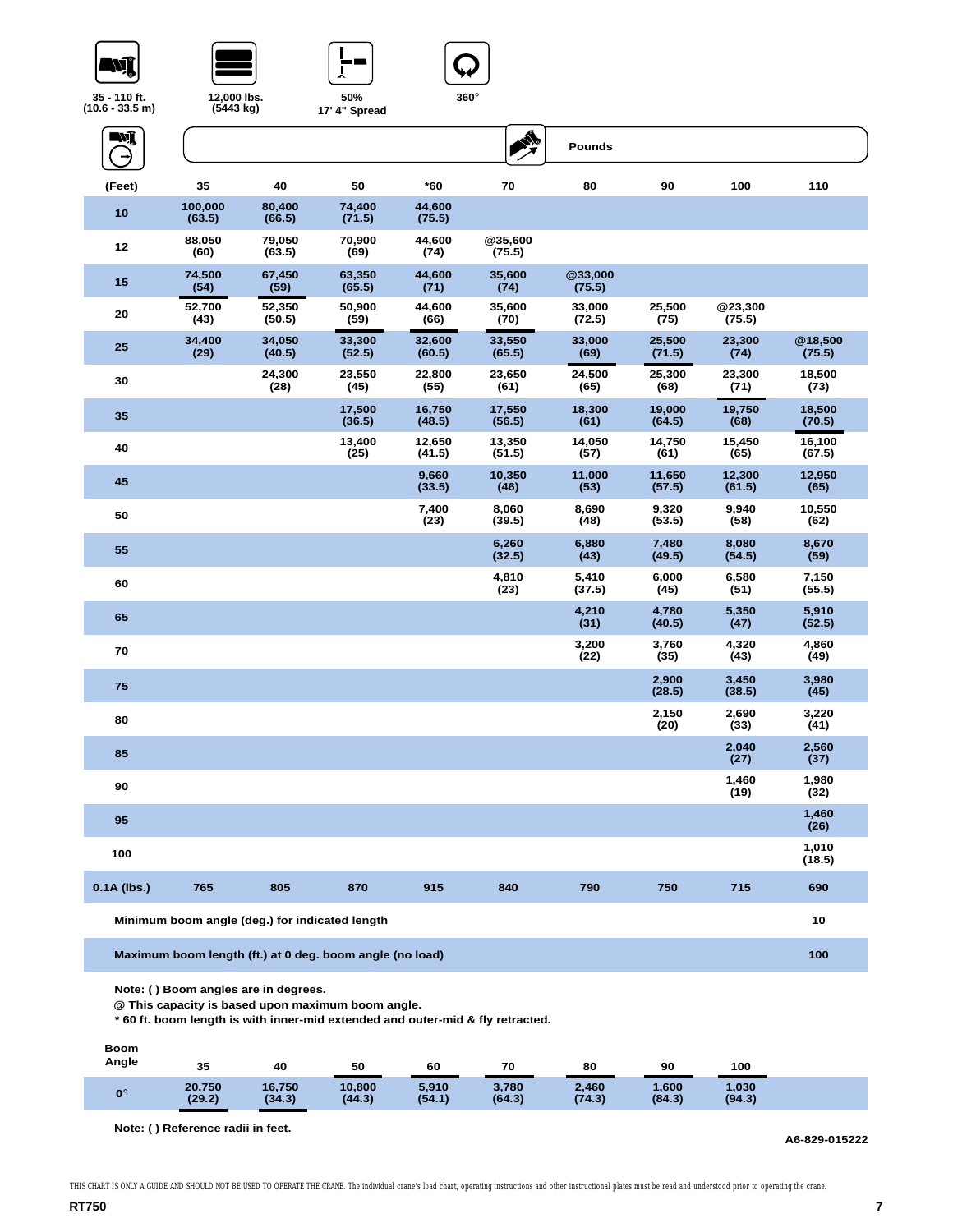





**0%** 



**35 - 110 ft. (10.6 - 33.5 m)**

**12,000 lbs. (5443 kg)**

| 10.6 - 33.5 m)                                              | (5443 kg)                                         |                  | 10' 5" Spread    |                  |                   |                   |                  |                   |                   |  |
|-------------------------------------------------------------|---------------------------------------------------|------------------|------------------|------------------|-------------------|-------------------|------------------|-------------------|-------------------|--|
| WÎ                                                          |                                                   |                  |                  |                  | <b>A</b>          | <b>Pounds</b>     |                  |                   |                   |  |
| (Feet)                                                      | 35                                                | 40               | 50               | *60              | 70                | 80                | 90               | 100               | 110               |  |
| 10                                                          | 79,850<br>(63.5)                                  | 75,500<br>(66.5) | 68,400<br>(71.5) | 44,600<br>(75.5) |                   |                   |                  |                   |                   |  |
| 12                                                          | 60,500<br>(60)                                    | 57,550<br>(63.5) | 52,750<br>(69)   | 44,600<br>(74)   | @35,600<br>(75.5) |                   |                  |                   |                   |  |
| 15                                                          | 41,750<br>(54)                                    | 41,550<br>(59)   | 38,400<br>(65.5) | 35,800<br>(71)   | 35,350<br>(74)    | @33,000<br>(75.5) |                  |                   |                   |  |
| 20                                                          | 25,250<br>(43)                                    | 25,000<br>(50.5) | 24,450<br>(59)   | 23,550<br>(66)   | 23,750<br>(70)    | 23,700<br>(72.5)  | 23,500<br>(75)   | @23,300<br>(75.5) |                   |  |
| 25                                                          | 17,100<br>(29)                                    | 16,800<br>(40.5) | 16,200<br>(52.5) | 15,600<br>(60.5) | 16,400<br>(65.5)  | 17,150<br>(69)    | 17,250<br>(71.5) | 17,200<br>(74)    | @17,100<br>(75.5) |  |
| 30                                                          |                                                   | 11,900<br>(28)   | 11,250<br>(45)   | 10,600<br>(55)   | 11,350<br>(61)    | 12,050<br>(65)    | 12,750<br>(68)   | 13,200<br>(71)    | 13,200<br>(73)    |  |
| 35                                                          |                                                   |                  | 7,990<br>(36.5)  | 7,330<br>(48.5)  | 8,020<br>(56.5)   | 8,680<br>(61)     | 9,340<br>(64.5)  | 9,980<br>(68)     | 10,400<br>(70.5)  |  |
| 40                                                          |                                                   |                  | 5,660<br>(25)    | 4,970<br>(41.5)  | 5,630<br>(51.5)   | 6,260<br>(57)     | 6,880<br>(61)    | 7,500<br>(65)     | 8,100<br>(67.5)   |  |
| 45                                                          |                                                   |                  |                  | 3,200<br>(33.5)  | 3.840<br>(46)     | 4.450<br>(53)     | 5,050<br>(57.5)  | 5.640<br>(61.5)   | 6.220<br>(65)     |  |
| 50                                                          |                                                   |                  |                  | 1,830<br>(23)    | 2,450<br>(39.5)   | 3,040<br>(48)     | 3,620<br>(53.5)  | 4,200<br>(58)     | 4,760<br>(62)     |  |
| 55                                                          |                                                   |                  |                  |                  | 1,340<br>(32.5)   | 1,910<br>(43)     | 2,480<br>(49.5)  | 3.040<br>(54.5)   | 3,590<br>(59)     |  |
| 60                                                          |                                                   |                  |                  |                  |                   |                   | 1,550<br>(45)    | 2,100<br>(51)     | 2,630<br>(55.5)   |  |
| 65                                                          |                                                   |                  |                  |                  |                   |                   |                  | 1,310<br>(47)     | 1,840<br>(52.5)   |  |
| 70                                                          |                                                   |                  |                  |                  |                   |                   |                  |                   | 1,160<br>(49)     |  |
| $0.1A$ (lbs.)                                               | 765                                               | 805              | 870              | 915              | 840               | 790               | 750              | 715               | 690               |  |
|                                                             | Minimum boom angle (deg.)<br>for indicated length |                  |                  | 5                | 26                | 38                | 42               | 45                | 48                |  |
| Maximum boom length (ft.)<br>at 0 deg. boom angle (no load) |                                                   |                  |                  |                  |                   | 50                |                  |                   |                   |  |

**Note: ( ) Boom angles are in degrees.**

**@ This capacity is based upon maximum boom angle.**

**\* 60 ft. boom length is with inner-mid extended and outer-mid & fly retracted.**

**Note: ( ) Reference radii in feet.**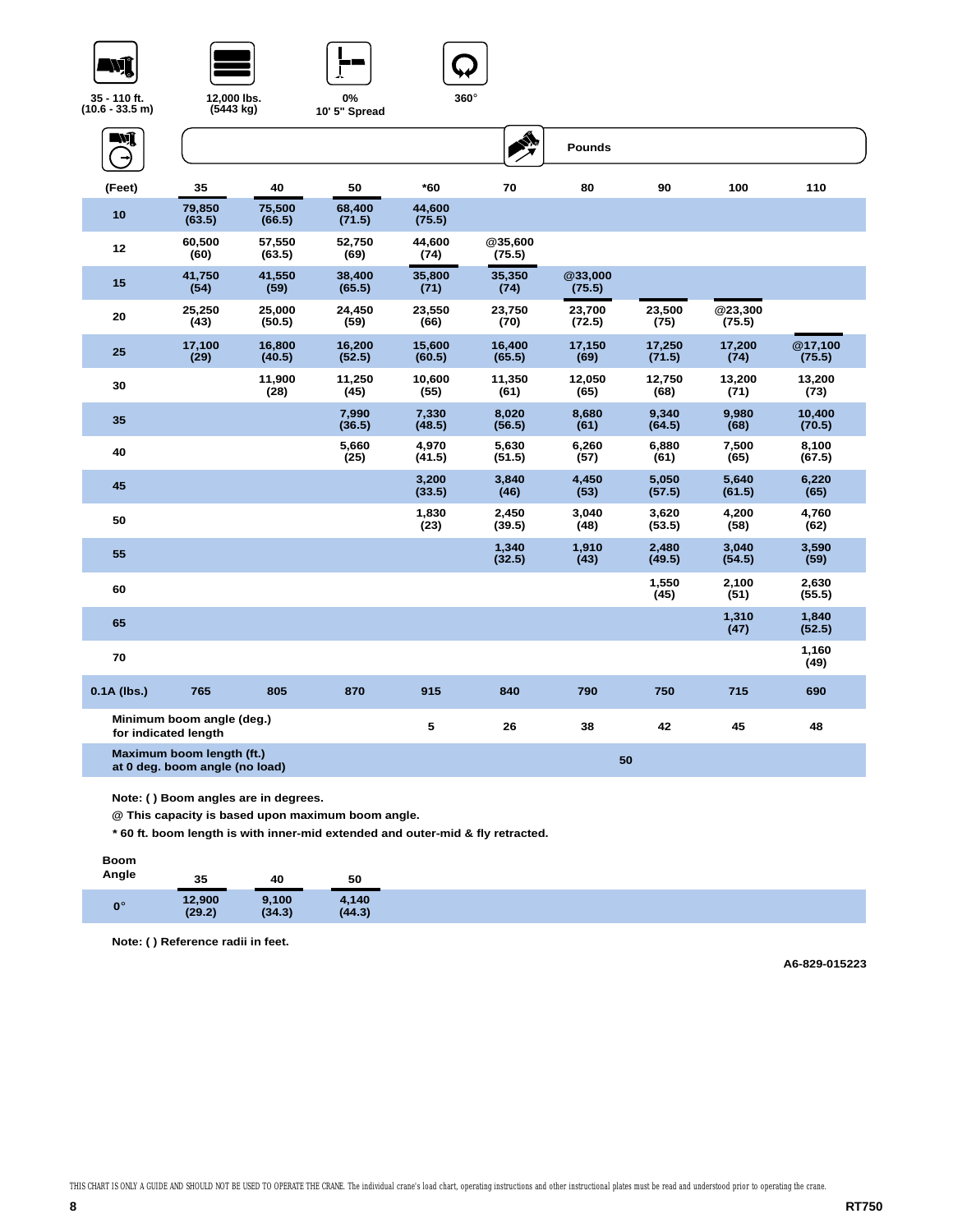NÎ







A



**Pounds**

**35 - 110 ft. (10.6 - 33.5 m)**



| (Feet) | **32 ft. LENGTH                                               |                  | 44 ft. LENGTH    |                  |                  | 56 ft. LENGTH    |                  |                  |                 |
|--------|---------------------------------------------------------------|------------------|------------------|------------------|------------------|------------------|------------------|------------------|-----------------|
|        | $0^{\circ}$                                                   | $15^{\circ}$     | $30^\circ$       | 0°               | $15^{\circ}$     | $30^\circ$       | $0^{\circ}$      | $15^{\circ}$     | $30^\circ$      |
|        | <b>OFFSET</b>                                                 | <b>OFFSET</b>    | <b>OFFSET</b>    | <b>OFFSET</b>    | <b>OFFSET</b>    | <b>OFFSET</b>    | <b>OFFSET</b>    | <b>OFFSET</b>    | <b>OFFSET</b>   |
| 35     | @10,400<br>(75.5)                                             |                  |                  |                  |                  |                  |                  |                  |                 |
| 40     | 9,500<br>(73)                                                 | @7,900<br>(75.5) |                  | @8,800<br>(75.5) |                  |                  | @7,300<br>(75.5) |                  |                 |
| 45     | 8,600<br>(71)                                                 | 7,200<br>(74.5)  | @5,800<br>(75.5) | 7,700<br>(73.5)  | @5,800<br>(75.5) |                  | 6,400<br>(75)    |                  |                 |
| 50     | 8,100<br>(68.5)                                               | 6,400<br>(72.5)  | 5,150<br>(74)    | 7,100<br>(71.5)  | 4,800<br>(74.5)  |                  | 5,900<br>(73)    | @4,000<br>(75.5) |                 |
| 55     | 7,200<br>(66.5)                                               | 6,080<br>(70)    | 4,940<br>(71.5)  | 6,500<br>(69.5)  | 4,450<br>(72.5)  | @3,750<br>(75.5) | 5,320<br>(71.5)  | 3,750<br>(75)    |                 |
| 60     | 6,610                                                         | 5,800            | 4,750            | 6,010            | 4,200            | 3,300            | 4,800            | 3,500            | @2,600          |
|        | (64)                                                          | (68)             | (69)             | (67.5)           | (70.5)           | (74)             | (69.5)           | (74)             | (75.5)          |
| 65     | 5,950                                                         | 5,340            | 4,550            | 5,370            | 3,960            | 3,120            | 4,300            | 3,250            | 2,470           |
|        | (62)                                                          | (66)             | (67)             | (65.5)           | (68.5)           | (72)             | (67.5)           | (72)             | (75)            |
| 70     | 5,500                                                         | 4,970            | 4,400            | 5,000            | 3,800            | 3,050            | 4,000            | 3,000            | 2,370           |
|        | (59.5)                                                        | (63)             | (64.5)           | (63)             | (66.5)           | (70)             | (65.5)           | (70)             | (73.5)          |
| 75     | 4,980                                                         | 4,530            | 4,240            | 4,520            | 3,600            | 2,930            | 3,680            | 2,800            | 2,240           |
|        | (57)                                                          | (61)             | (62)             | (61)             | (64)             | (67.5)           | (64)             | (68)             | (71.5)          |
| 80     | 4,630                                                         | 4,250            | 3,980            | 4,210            | 3,450            | 2,850            | 3,500            | 2,670            | 2,130           |
|        | (54.5)                                                        | (58.5)           | (59.5)           | (59)             | (62)             | (65.5)           | (62)             | (66)             | (69.5)          |
| 85     | 4,230                                                         | 3,900            | 3,690            | 3,830            | 3,300            | 2,720            | 3,300            | 2.500            | 2,050           |
|        | (52)                                                          | (56)             | (57)             | (56.5)           | (60)             | (63)             | (60)             | (64)             | (67)            |
| 90     | 3,940                                                         | 3,670            | 3,470            | 3,580            | 3,200            | 2,670            | 3,200            | 2,400            | 2,000           |
|        | (49.5)                                                        | (53)             | (54)             | (54.5)           | (57.5)           | (60.5)           | (57.5)           | (62)             | (65)            |
| 95     | 3,620                                                         | 3,380            | 3,200            | 3,290            | 3,040            | 2,600            | 3,020            | 2,330            | 1,930           |
|        | (46.5)                                                        | (50)             | (51)             | (52)             | (55)             | (58)             | (55.5)           | (59.5)           | (63)            |
| 100    | 3,390                                                         | 3,180            | 3,040            | 3,070            | 2,840            | 2,580            | 2,850            | 2,250            | 1,890           |
|        | (44)                                                          | (47.5)           | (48)             | (49.5)           | (52.5)           | (55.5)           | (53.5)           | (57.5)           | (60.5)          |
| 105    | 3,130                                                         | 2,950            | 2,820            | 2,830            | 2,650            | 2,500            | 2,620            | 2,150            | 1,830           |
|        | (40.5)                                                        | (44)             | (45)             | (47)             | (50)             | (53)             | (51)             | (55)             | (58)            |
| 110    | 2,920                                                         | 2,780            | 2,690            | 2,650            | 2,480            | 2,370            | 2,460            | 2,050            | 1,800           |
|        | (37.5)                                                        | (41)             | (41.5)           | (44)             | (47)             | (50)             | (48.5)           | (53)             | (56)            |
| 115    | 2,570                                                         | 2,590            | 2,510            | 2,440            | 2,300            | 2,200            | 2,280            | 1,970            | 1,750           |
|        | (34)                                                          | (37)             | (37.5)           | (41)             | (44)             | (47)             | (46)             | (50)             | (53)            |
| 120    | 2,140                                                         | 2,250            | 2,360            | 2,290            | 2,170            | 2,090            | 2,130            | 1,920            | 1,720           |
|        | (30)                                                          | (33)             | (33)             | (38)             | (41)             | (43.5)           | (43.5)           | (47.5)           | (50.5)          |
| 125    | 1,750<br>(25)                                                 | 1,830<br>(28.5)  |                  | 2,100<br>(35)    | 2,000<br>(37.5)  | 1,940<br>(40)    | 1,970<br>(41)    | 1,830<br>(45)    | 1,700<br>(47.5) |
| 130    | 1,390<br>(19.5)                                               | 1,440<br>(22.5)  |                  | 1,890<br>(31)    | 1,910<br>(34)    | 1,860<br>(36)    | 1,840<br>(38)    | 1,740<br>(42)    | 1,680<br>(44.5) |
| 135    |                                                               |                  |                  | 1,540<br>(27)    | 1,710<br>(29.5)  |                  | 1,700<br>(35)    | 1,620<br>(39)    | 1,570<br>(41)   |
| 140    |                                                               |                  |                  | 1,230<br>(22)    | 1,410<br>(24.5)  |                  | 1,600<br>(31.5)  | 1,530<br>(35.5)  | 1,490<br>(37)   |
| 145    |                                                               |                  |                  |                  |                  |                  | 1,460<br>(28)    | 1,430<br>(31.5)  | 1,380<br>(33)   |
| 150    |                                                               |                  |                  |                  |                  |                  | 1,170<br>(23.5)  | 1,350<br>(27)    |                 |
|        | Minimum boom angle (deg.)<br>for indicated length (no load)   |                  |                  |                  |                  |                  | 15               | 25               | 30              |
|        | Maximum boom length (ft.)<br>at 0 degree boom angle (no load) |                  |                  |                  |                  |                  |                  | 100              |                 |

**NOTE: ( ) Boom angles are in degrees. @This capacity is based upon maximum boom angle.**

**\*\*32 ft. tele. length is also applicable to 32 ft. fixed length, however, the LMI code will change** 

 **for the 0**°**, 15**° **and 30**° **offsets respectively.**

**A6-829-015224**

THIS CHART IS ONLY A GUIDE AND SHOULD NOT BE USED TO OPERATE THE CRANE. The individual crane's load chart, operating instructions and other instructional plates must be read and understood prior to operating the crane.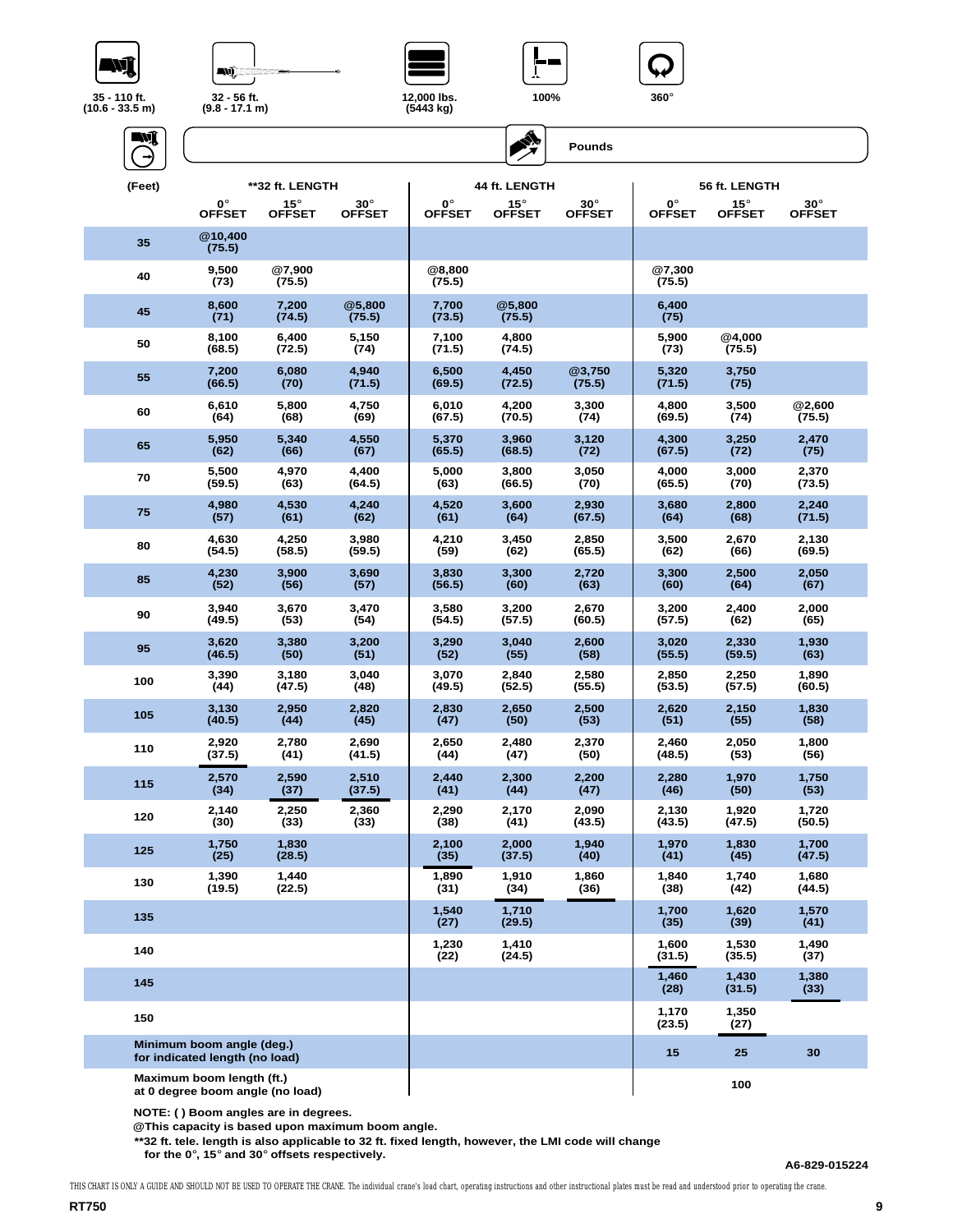



**(5443 kg)**





**35 - 110 ft. (10.6 - 33.5 m)**





| 17 |  | 4" Spread |
|----|--|-----------|
|    |  |           |

| - 5                                                              |                              |                               |                             |                     | $\mathcal{L}_{\mathcal{F}}$   | <b>Pounds</b>               |                              |                               |                             |
|------------------------------------------------------------------|------------------------------|-------------------------------|-----------------------------|---------------------|-------------------------------|-----------------------------|------------------------------|-------------------------------|-----------------------------|
| (Feet)                                                           | **32 ft. LENGTH              |                               |                             | 44 ft. LENGTH       |                               |                             | 56 ft. LENGTH                |                               |                             |
|                                                                  | $0^{\circ}$<br><b>OFFSET</b> | $15^{\circ}$<br><b>OFFSET</b> | $30^\circ$<br><b>OFFSET</b> | 0°<br><b>OFFSET</b> | $15^{\circ}$<br><b>OFFSET</b> | $30^\circ$<br><b>OFFSET</b> | $0^{\circ}$<br><b>OFFSET</b> | $15^{\circ}$<br><b>OFFSET</b> | $30^\circ$<br><b>OFFSET</b> |
| 35                                                               | @10,400<br>(75.5)            |                               |                             |                     |                               |                             |                              |                               |                             |
| 40                                                               | 9,500<br>(73)                | @7,900<br>(75.5)              |                             | @8,800<br>(75.5)    |                               |                             | @7,300<br>(75.5)             |                               |                             |
| 45                                                               | 8,600<br>(71)                | 7,200<br>(74.5)               | @5,800<br>(75.5)            | 7,700<br>(73.5)     | @5,800<br>(75.5)              |                             | 6,400<br>(75)                |                               |                             |
| 50                                                               | 8,100<br>(68.5)              | 6,400<br>(72.5)               | 5,150<br>(74)               | 7,100<br>(71.5)     | 4,800<br>(74.5)               |                             | 5,900<br>(73)                | @4.000<br>(75.5)              |                             |
| 55                                                               | 7,200<br>(66.5)              | 6,080<br>(70)                 | 4,940<br>(71.5)             | 6,500<br>(69.5)     | 4,450<br>(72.5)               | @3,750<br>(75.5)            | 5,320<br>(71.5)              | 3,750<br>(75)                 |                             |
| 60                                                               | 6,610<br>(64)                | 5,800<br>(68)                 | 4,750<br>(69)               | 6,010<br>(67.5)     | 4,200<br>(70.5)               | 3,300<br>(74)               | 4,800<br>(69.5)              | 3,500<br>(74)                 | @2,600<br>(75.5)            |
| 65                                                               | 5,950<br>(62)                | 5,340<br>(66)                 | 4,550<br>(67)               | 5,370<br>(65.5)     | 3,960<br>(68.5)               | 3,120<br>(72)               | 4,300<br>(67.5)              | 3,250<br>(72)                 | 2,470<br>(75)               |
| 70                                                               | 5,410<br>(59.5)              | 4,970<br>(63)                 | 4,400<br>(64.5)             | 5,000<br>(63)       | 3,800<br>(66.5)               | 3,050<br>(70)               | 4,000<br>(65.5)              | 3,000<br>(70)                 | 2.370<br>(73.5)             |
| 75                                                               | 4,440<br>(57)                | 4,530<br>(61)                 | 4,240<br>(62)               | 4,520<br>(61)       | 3,600<br>(64)                 | 2,930<br>(67.5)             | 3,680<br>(64)                | 2,800<br>(68)                 | 2,240<br>(71.5)             |
| 80                                                               | 3,610<br>(54.5)              | 4,020<br>(58.5)               | 3,980<br>(59.5)             | 4,150<br>(59)       | 3,450<br>(62)                 | 2,850<br>(65.5)             | 3,500<br>(62)                | 2,670<br>(66)                 | 2,130<br>(69.5)             |
| 85                                                               | 2,890<br>(52)                | 3,250<br>(56)                 | 3,620<br>(57)               | 3,440<br>(56.5)     | 3,300<br>(60)                 | 2,720<br>(63)               | 3,300<br>(60)                | 2,500<br>(64)                 | 2,050<br>(67)               |
| 90                                                               | 2,260<br>(49.5)              | 2,580<br>(53)                 | 2,900<br>(54)               | 2,820<br>(54.5)     | 3,200<br>(57.5)               | 2,670<br>(60.5)             | 2,890<br>(57.5)              | 2,400<br>(62)                 | 2,000<br>(65)               |
| 95                                                               | 1,700<br>(46.5)              | 1,980<br>(50)                 | 2,270<br>(51)               | 2,270<br>(52)       | 2,750<br>(55)                 | 2,600<br>(58)               | 2,390<br>(55.5)              | 2,330<br>(59.5)               | 1,930<br>(63)               |
| 100                                                              | 1,200<br>(44)                | 1,450<br>(47.5)               | 1,700<br>(48)               | 1,780<br>(49.5)     | 2,200<br>(52.5)               | 2,580<br>(55.5)             | 1,940<br>(53.5)              | 2,250<br>(57.5)               | 1,890<br>(60.5)             |
| 105                                                              |                              |                               | 1,200<br>(45)               | 1,340<br>(47)       | 1,700<br>(50)                 | 2,070<br>(53)               | 1,540<br>(51)                | 2,150<br>(55)                 | 1,830<br>(58)               |
| 110                                                              |                              |                               |                             |                     | 1,250<br>(47)                 | 1,570<br>(50)               | 1,180<br>(48.5)              | 1,740<br>(53)                 | 1,800<br>(56)               |
| 115                                                              |                              |                               |                             |                     |                               | 1,120<br>(47)               |                              | 1,340<br>(50)                 | 1,750<br>(53)               |
| 120                                                              |                              |                               |                             |                     |                               |                             |                              |                               | 1,410<br>(50.5)             |
| 125                                                              |                              |                               |                             |                     |                               |                             |                              |                               | 1,010<br>(47.5)             |
| 0.1A (lbs.)                                                      | 745                          | 735                           | 715                         | 695                 | 685                           | 660                         | 650                          | 640                           | 615                         |
| Minimum boom angle<br>(deg.) for indicated<br>length (no load)   | 35                           | 35                            | 35                          | 40                  | 40                            | 40                          | 40                           | 46                            | 47                          |
| Maximum boom length<br>(ft.) at 0 degree boom<br>angle (no load) |                              | 80                            |                             |                     | 80                            |                             |                              | 80                            |                             |

**NOTE: ( ) Boom angles are in degrees.**

**@This capacity is based upon maximum boom angle.**

**\*\*32 ft. tele. length is also applicable to 32 ft. fixed length, however, the LMI code will change** 

 **for the 0**°**, 15**° **and 30**° **offsets respectively.**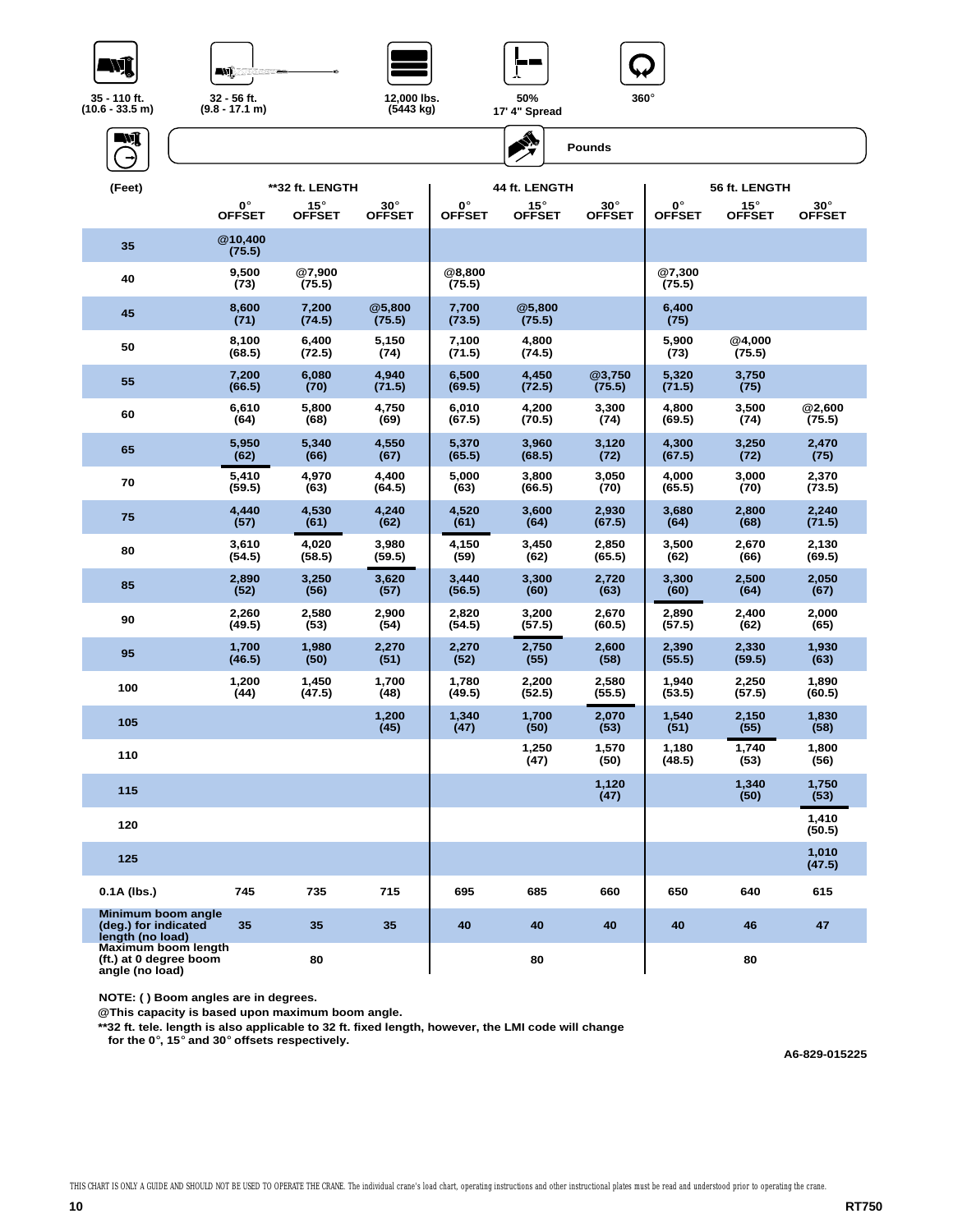







**35 - 110 ft. (10.6 - 33.5 m)**

**12,000 lbs. (5443 kg) Stationary 29.5 x 25 (28 Ply) Tires**

| WÎ     |                  |                  |                  | Pounds           |                  |
|--------|------------------|------------------|------------------|------------------|------------------|
| (Feet) | 35               | 40               | 50               | *60              | 70               |
| 10     | 47,400<br>(63.5) | 38,900<br>(66.5) | 30,550<br>(71.5) |                  |                  |
| 12     | 37,650<br>(60)   | 37,650<br>(63.5) | 30,550<br>(69)   | 22,250<br>(74)   |                  |
| 15     | 26,300<br>(54)   | 26,300<br>(59)   | 26,300<br>(65.5) | 17,300<br>(71)   | 17,300<br>(74)   |
| 20     | 15,800<br>(43)   | 15,800<br>(50.5) | 15,800<br>(59)   | 15,800<br>(66)   | 15,800<br>(70)   |
| 25     | 10,350<br>(29)   | 10,350<br>(40.5) | 10,350<br>(52.5) | 10,350<br>(60.5) | 10,350<br>(65.5) |
| 30     |                  | 7,020<br>(28)    | 7,020<br>(45)    | 7,020<br>(55)    | 7,020<br>(61)    |
| 35     |                  |                  | 4,750<br>(36.5)  | 4,750<br>(48.5)  | 4,750<br>(56.5)  |
| 40     |                  |                  | 3,120<br>(25)    | 3,120<br>(41.5)  | 3,120<br>(51.5)  |
| 45     |                  |                  |                  | 1,880<br>(33.5)  | 1,880<br>(46)    |

**NOTE: ( ) Boom angles are in degrees.**

**\*60 ft. boom length is with inner-mid extended and outer-mid & fly retracted.**

| Boom<br>Angle | 35              | 40              | 50              |  |
|---------------|-----------------|-----------------|-----------------|--|
| $0^\circ$     | 8,560<br>(29.2) | 5,690<br>(34.3) | 2,300<br>(44.3) |  |

**NOTE: ( ) Reference radii are in feet.**

**A6-829-015218A**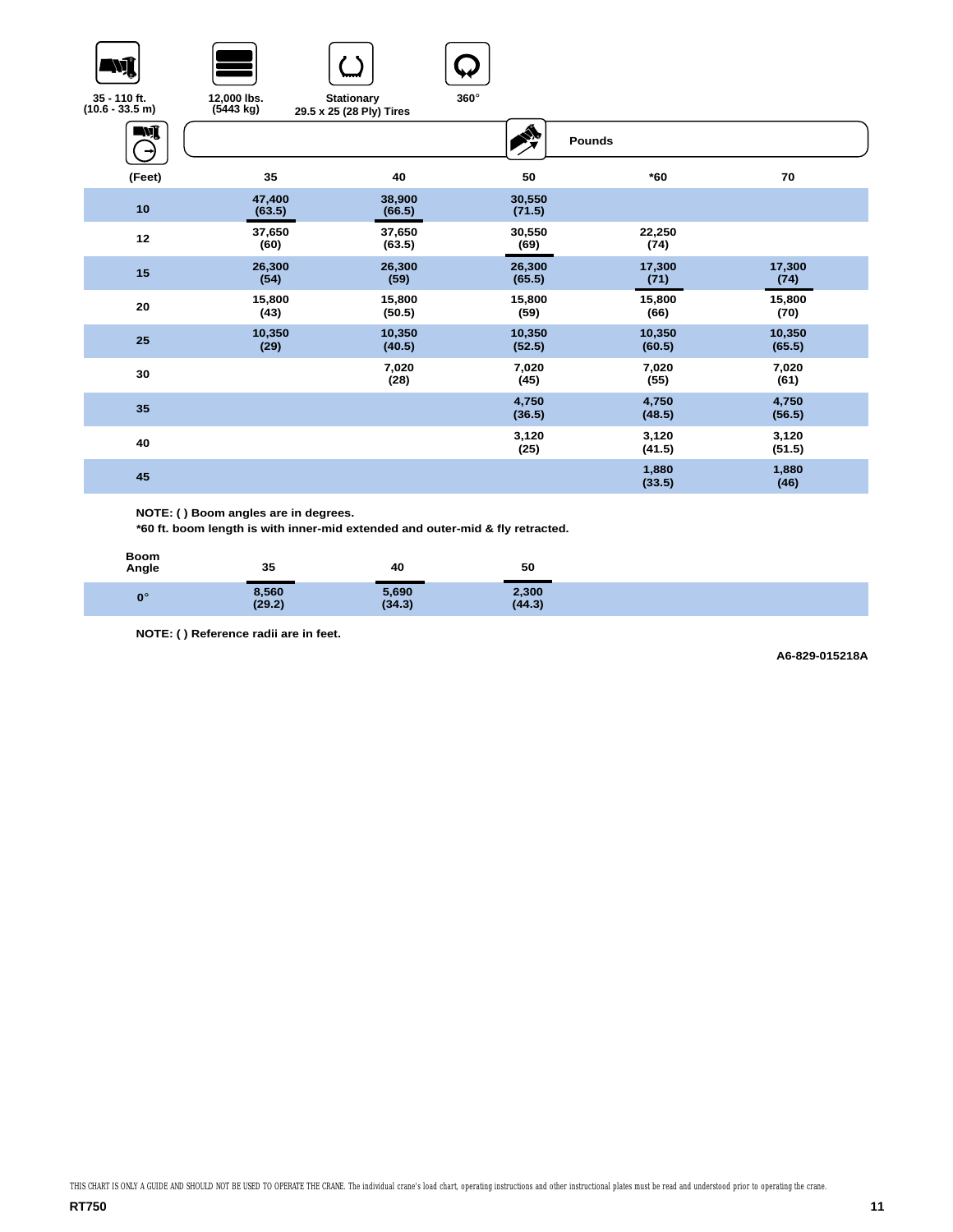







**Stationary** 

**Defined Arc** 

| 35 - 110 ft.<br>$(10.6 - 33.5)$ m) | 12,000 lbs.<br>(5443 kg)              | <b>Defined Arc</b><br><b>Stationary</b><br><b>Over Front</b><br>29.5 x 25 (28 Ply) Tires |                  |                  |                  |
|------------------------------------|---------------------------------------|------------------------------------------------------------------------------------------|------------------|------------------|------------------|
| Ŋ<br>$\rightarrow$                 |                                       |                                                                                          | <mark>इ</mark> ∖ | Pounds           |                  |
| (Feet)                             | 35                                    | 40                                                                                       | 50               | $*60$            | 70               |
| 10                                 | 47,400<br>(63.5)                      | 38,900<br>(66.5)                                                                         | 30,550<br>(71.5) |                  |                  |
| 12                                 | 38,900<br>(60)                        | 38,900<br>(63.5)                                                                         | 30,550<br>(69)   | 22,250<br>(74)   |                  |
| 15                                 | 30,550<br>(54)                        | 30,550<br>(59)                                                                           | 26,300<br>(65.5) | 17,300<br>(71)   | 17,300<br>(74)   |
| 20                                 | 26,050<br>(43)                        | 26,050<br>(50.5)                                                                         | 22,250<br>(59)   | 17,300<br>(66)   | 17,300<br>(70)   |
| 25                                 | 21,150<br>(29)                        | 21,150<br>(40.5)                                                                         | 21,150<br>(52.5) | 17,300<br>(60.5) | 17,300<br>(65.5) |
| 30                                 |                                       | 15,300<br>(28)                                                                           | 15,300<br>(45)   | 15,300<br>(55)   | 15,300<br>(61)   |
| 35                                 |                                       |                                                                                          | 11,350<br>(36.5) | 11,350<br>(48.5) | 11,350<br>(56.5) |
| 40                                 |                                       |                                                                                          | 8,590<br>(25)    | 8,590<br>(41.5)  | 8,590<br>(51.5)  |
| 45                                 |                                       |                                                                                          |                  | 6,490<br>(33.5)  | 6,490<br>(46)    |
| 50                                 |                                       |                                                                                          |                  | 4,860<br>(23)    | 4,860<br>(39.5)  |
| 55                                 |                                       |                                                                                          |                  |                  | 3,630<br>(32.5)  |
| 60                                 |                                       |                                                                                          |                  |                  | 2,610<br>(23)    |
|                                    | NOTE: ( ) Boom angles are in degrees. |                                                                                          |                  |                  |                  |

**\*60 ft. boom length is with inner-mid extended and outer-mid & fly retracted.**

| <b>Boom</b><br>Angle | 35               | 40               | 50              | 60              | 70              |  |
|----------------------|------------------|------------------|-----------------|-----------------|-----------------|--|
| $\mathbf{0}^{\circ}$ | 16,900<br>(29.2) | 12,400<br>(34.3) | 6,850<br>(44.3) | 3,780<br>(54.1) | 1,890<br>(64.3) |  |

**NOTE: ( ) Reference radii are in feet.**

**A6-829-015219A**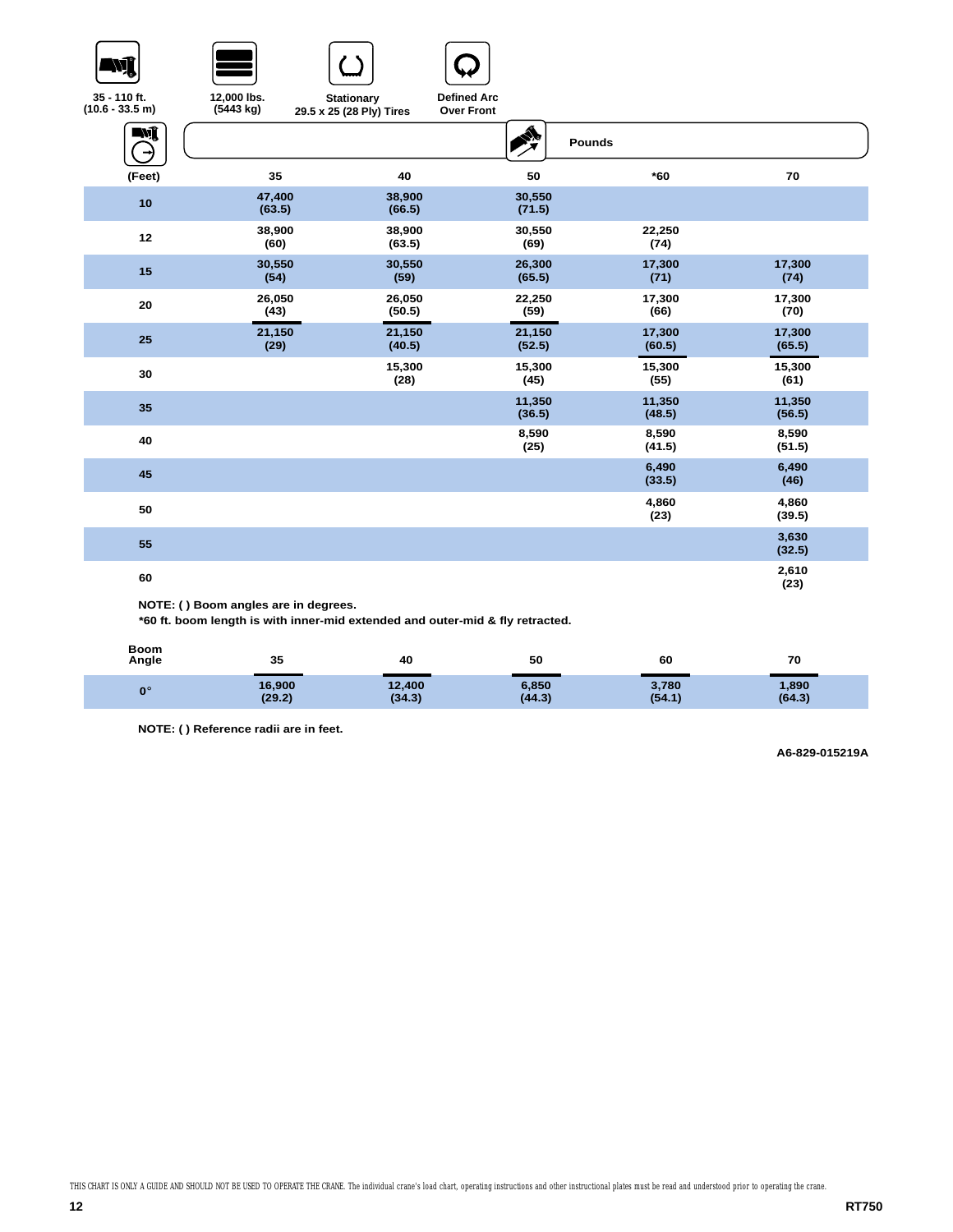







**35 - 110 ft. (10.6 - 33.5 m)**

**Pick & Carry Up to 2.5 MPH Over Front**

|        |                                       | 29.5 x 25 (28 PR) Tires |                  |                  |                  |  |
|--------|---------------------------------------|-------------------------|------------------|------------------|------------------|--|
| NÎ     |                                       |                         | A                | Pounds           |                  |  |
| (Feet) | 35                                    | 40                      | 50               | $*60$            | 70               |  |
| 10     | 50,650<br>(63.5)                      | 47,450<br>(66.5)        | 32,700<br>(71.5) |                  |                  |  |
| 12     | 47,400<br>(60)                        | 47,400<br>(63.5)        | 32,700<br>(69)   | 32,700<br>(74)   |                  |  |
| 15     | 41,300<br>(54)                        | 41,300<br>(59)          | 32,700<br>(65.5) | 32,700<br>(71)   | 24,000<br>(74)   |  |
| 20     | 31,000<br>(43)                        | 31,000<br>(50.5)        | 31,000<br>(59)   | 31,000<br>(66)   | 24,000<br>(70)   |  |
| 25     | 21,150<br>(29)                        | 21,150<br>(40.5)        | 21,150<br>(52.5) | 21,150<br>(60.5) | 21,150<br>(65.5) |  |
| 30     |                                       | 15,300<br>(28)          | 15,300<br>(45)   | 15,300<br>(55)   | 15,300<br>(61)   |  |
| 35     |                                       |                         | 11,350<br>(36.5) | 11,350<br>(48.5) | 11,350<br>(56.5) |  |
| 40     |                                       |                         | 8,590<br>(25)    | 8,590<br>(41.5)  | 8,590<br>(51.5)  |  |
| 45     |                                       |                         |                  | 6,490<br>(33.5)  | 6,490<br>(46)    |  |
| 50     |                                       |                         |                  | 4,860<br>(23)    | 4,860<br>(39.5)  |  |
| 55     |                                       |                         |                  |                  | 3,630<br>(32.5)  |  |
| 60     |                                       |                         |                  |                  | 2,610<br>(23)    |  |
|        | NOTE: ( ) Boom angles are in degrees. |                         |                  |                  |                  |  |

**\*60 ft. boom length is with inner-mid extended and outer-mid & fly retracted.**

| <b>Boom</b><br>Angle | 35               | 40               | 50              | *60             | 70              |  |
|----------------------|------------------|------------------|-----------------|-----------------|-----------------|--|
| $0^{\circ}$          | 16,900<br>(29.2) | 12,400<br>(34.3) | 6,850<br>(44.3) | 3,780<br>(54.1) | 1,890<br>(64.3) |  |

**NOTE: ( ) Reference radii are in feet.**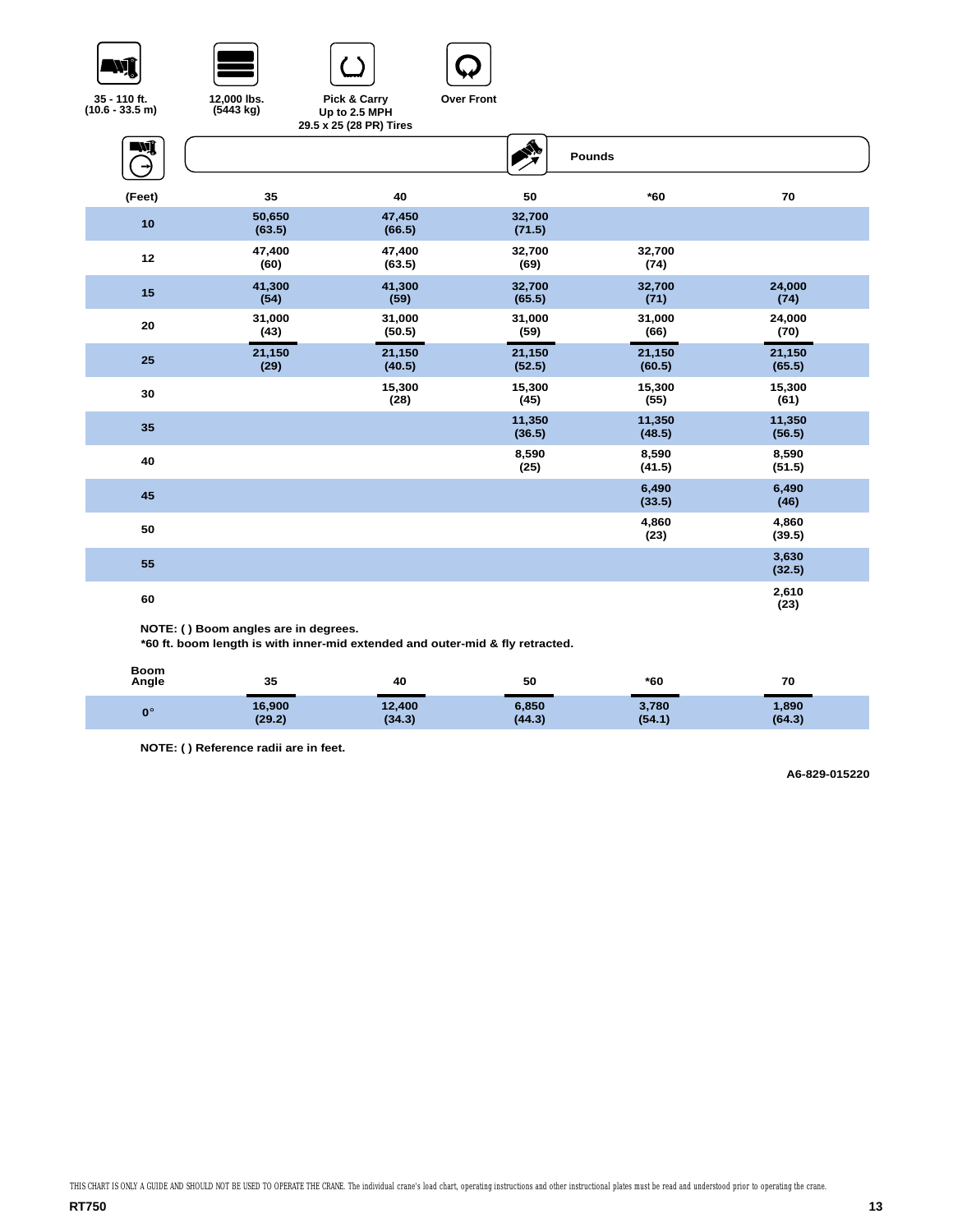# *Weight Reductions for Load Handling Devices*

| 32 ft. Fixed Extension (Stowed on Boom Base Section)          | 521 lbs.    |
|---------------------------------------------------------------|-------------|
| 32 ft. - 56 ft. Tele. Extension (Stowed on Boom Base Section) | 718 lbs.    |
| 32 ft. Fixed Extension (Erected)                              | 5,851 lbs.  |
| 32 ft. Tele. Extension (Erected)                              | 8,636 lbs.  |
| 44 ft. Tele. Extension (Erected)                              | 10,307 lbs. |
| 56 ft. Tele. Extension (Erected)                              | 12,066 lbs. |

| <b>AUXILIARY BOOM HEAD</b>                | 220 lbs.           |
|-------------------------------------------|--------------------|
| <b>HOOKBLOCKS and HEADACHE BALLS:</b>     |                    |
| 50 Ton, 4 Sheave                          | 1,469 lbs. $+$     |
| 45 Ton, 3 Sheave w/Cheekplates            | $977$ lbs. $+$     |
| 45 Ton, 3 Sheave w/o Cheekplates          | $830$ lbs. $+$     |
| 15 Ton, 1 Sheave                          | 420 $\text{lbs.}+$ |
| <b>5 Ton Headache Ball</b>                | $172$ lbs. $+$     |
| 7 1/2 Ton Headache Ball                   | $338$ lbs. $+$     |
| 10 Ton Headache Ball                      | 560 lbs. $+$       |
| +Refer to rating plate for actual weight. |                    |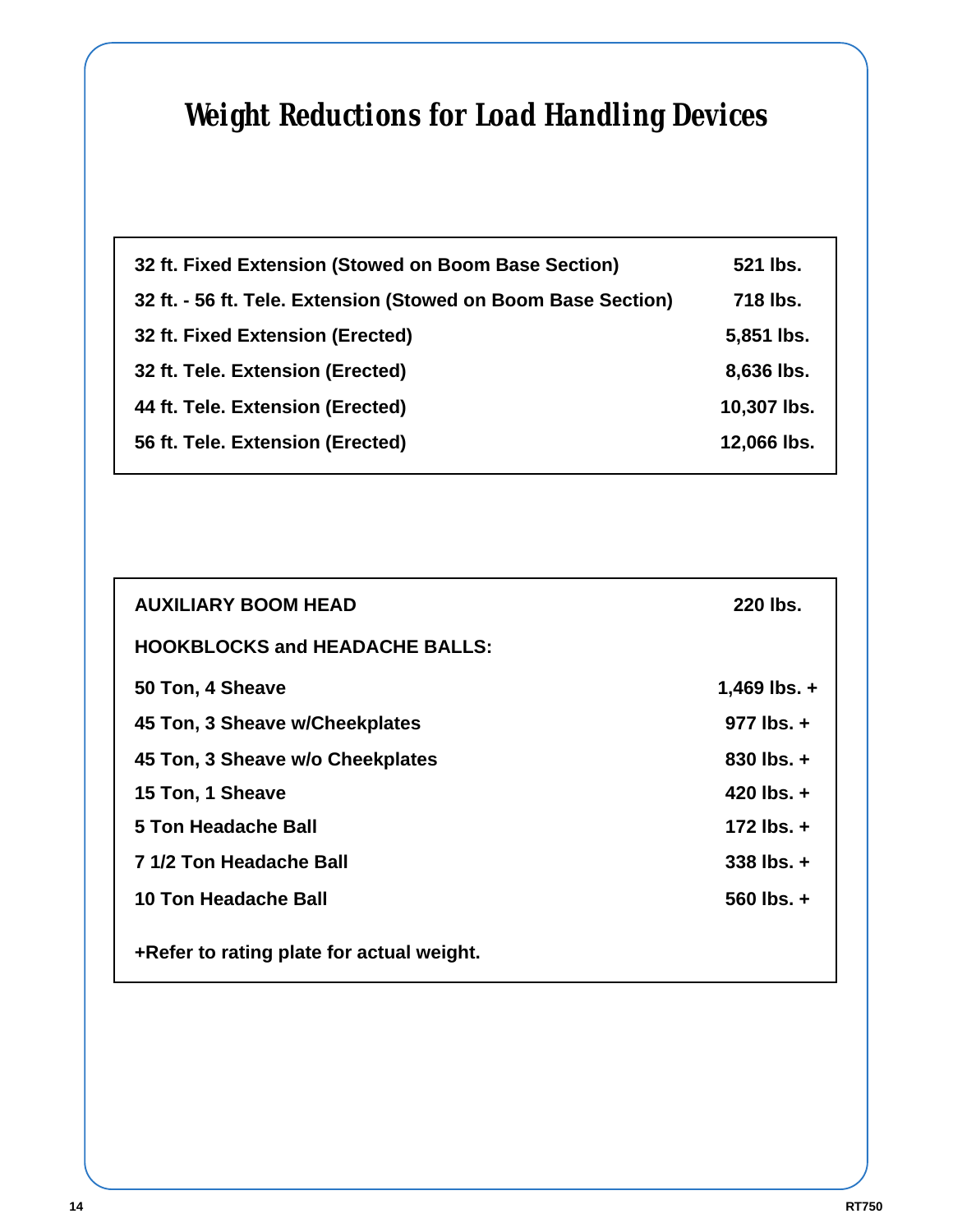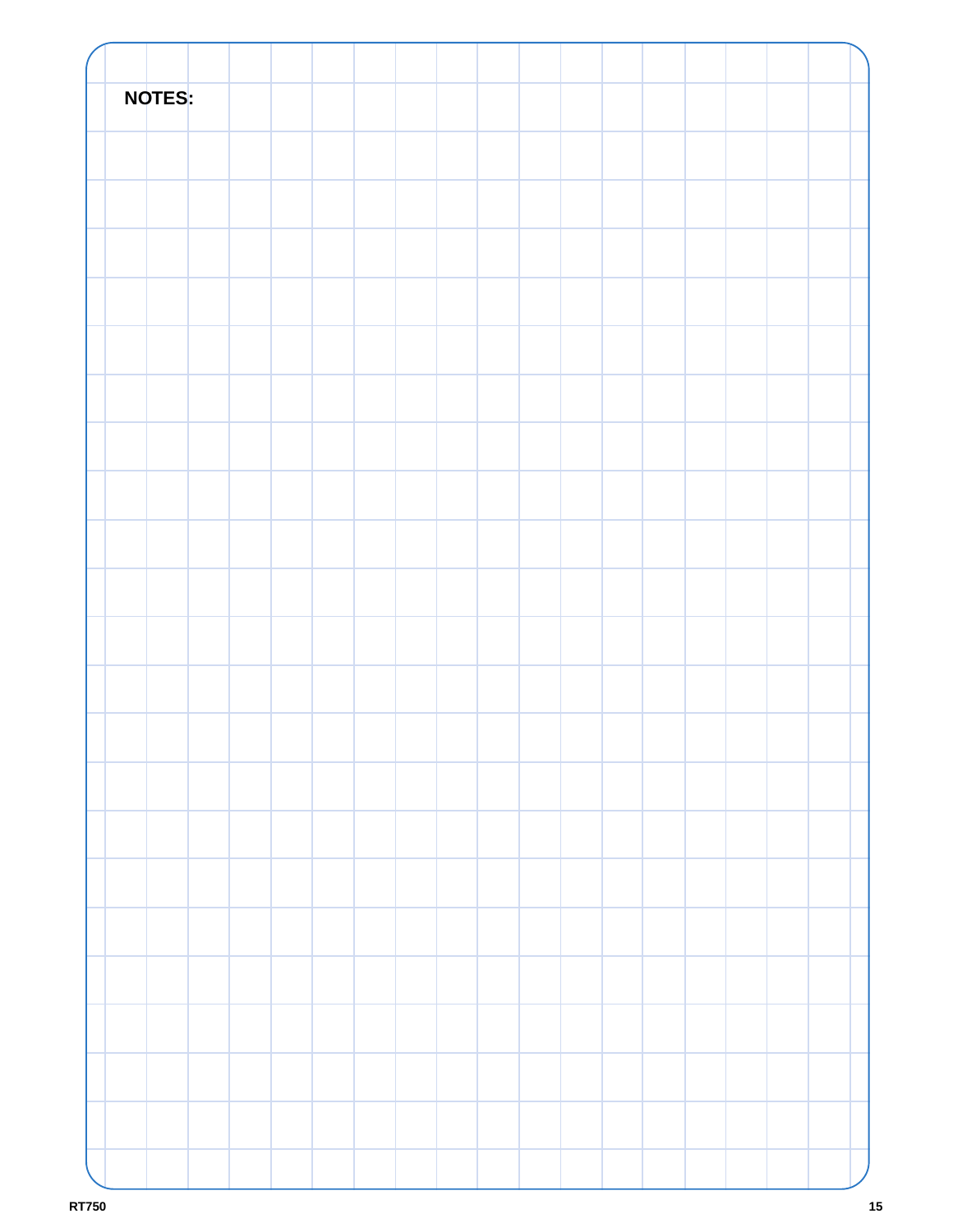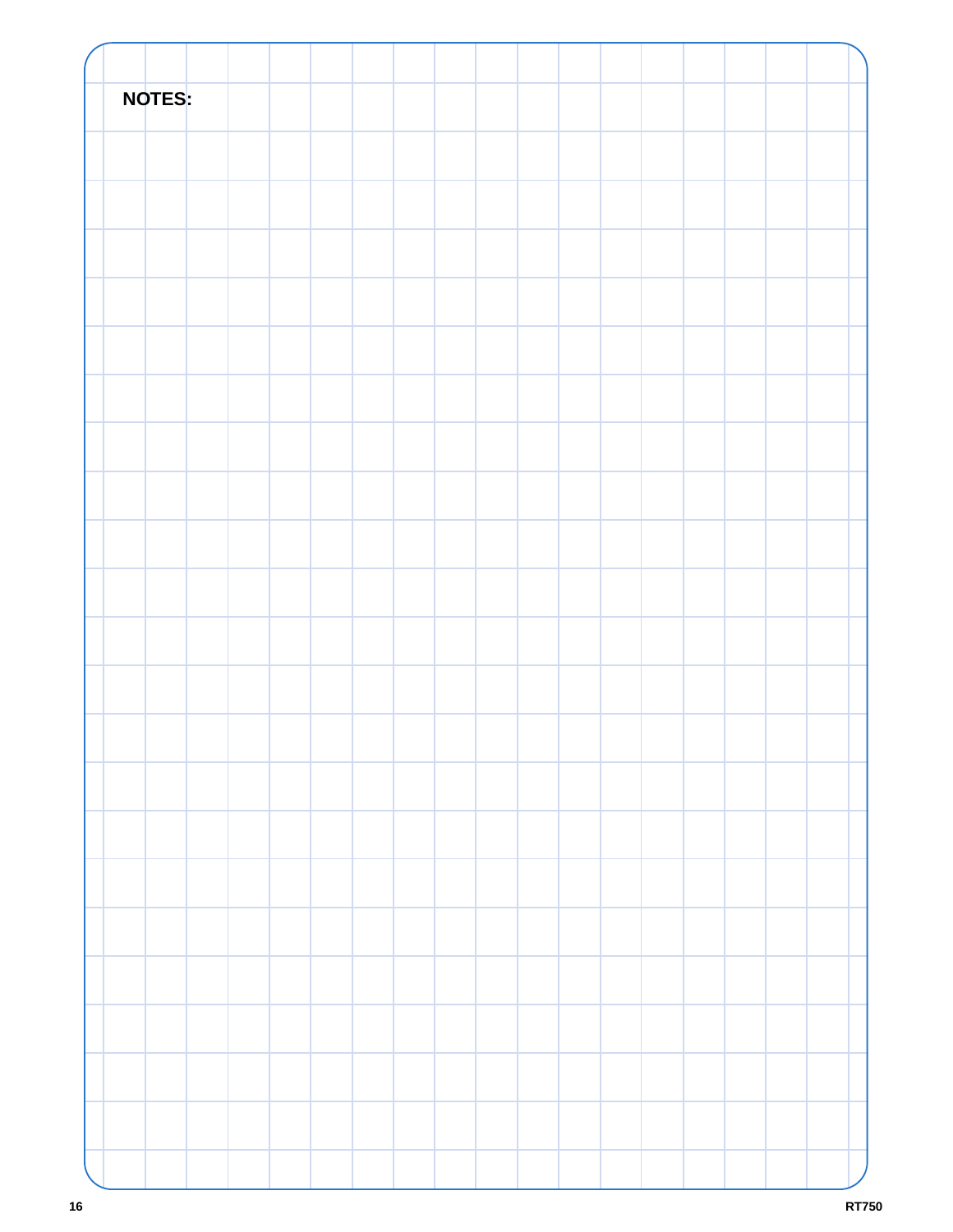## *Rated Lifting Capacities*

**IMPORTANT NOTES:**

**WARNING: THIS CHART IS ONLY A GUIDE. The notes below are for illustration only and should not be relied upon to operate the crane. The individual crane's load chart, operating instructions and other instruction plates must be read and understood prior to operating the crane.**

1.All rated loads have been tested to and meet minimum requirements of SAEJ1063 NOV93 - Cantilevered Boom Crane Structures - Method of Test, perform to SAEJ765 OCT90 Crane Stability Test Code.

2. Capacities given do not include the weight of hook blocks, slings, auxiliary lifting equipment and load handling devices. Their weights MUST be added to the load to be lifted. When more than minimum required reeving is used, the additional rope weight shall be considered part of the load.

3. Capacities appearing above the bold line are based on structural strength. Tipping should never be relied upon as a capacity indication.

4. All capacities are for crane on firm, level surface. It may be necessary to have structural supports under the outrigger floats to spread the load to a larger bearing surface.

5. When either boom length or radius or both are between values listed, the smallest load shown at either the next larger radius or boom length shall be used.

6. For outrigger operation, ALL outriggers shall be properly extended with tires raised free of ground before raising the boom or lifting loads.

# *Symbols Glossary*